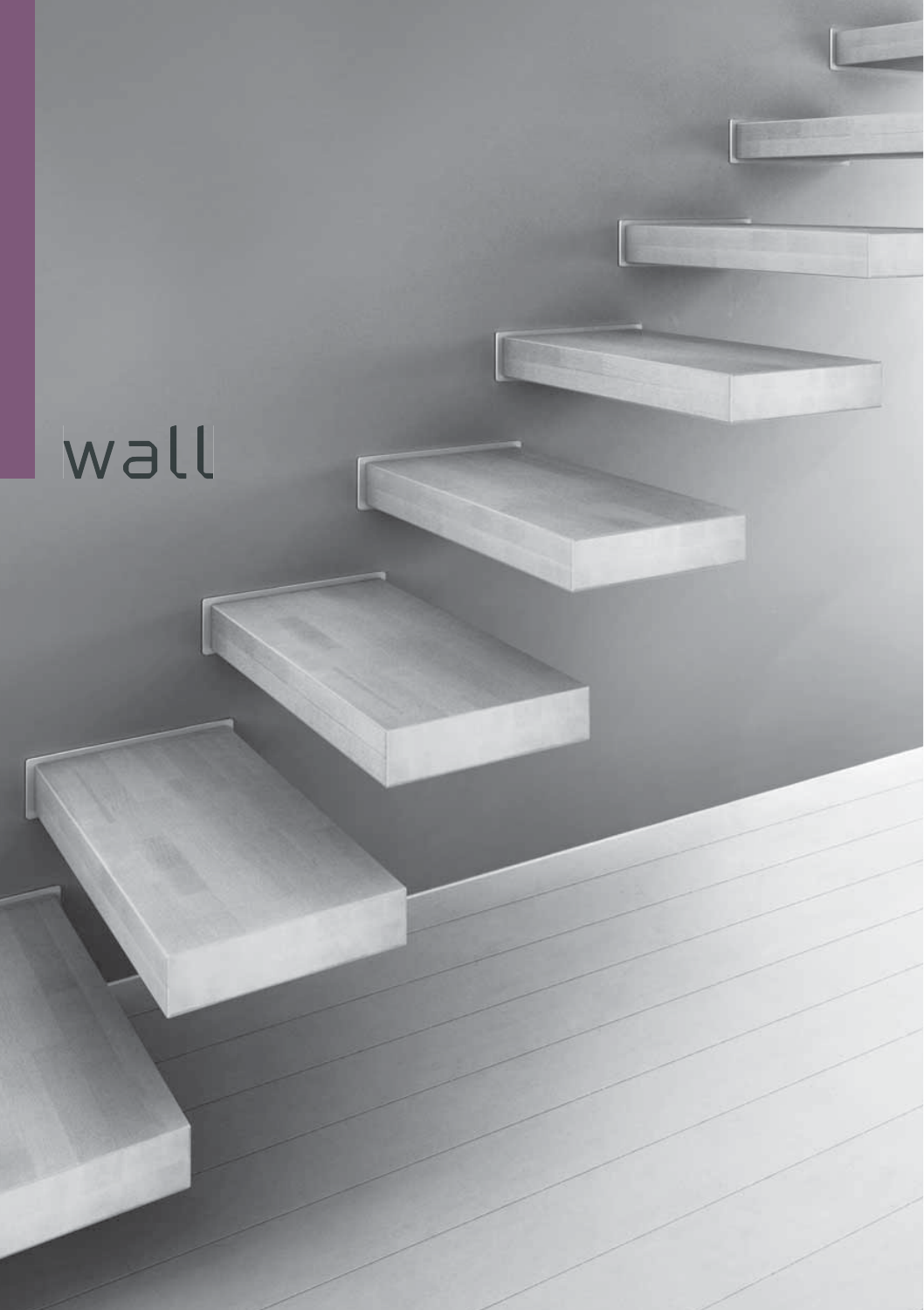



Copyright by Fontanot S.p.A., first publication february 27, 2014

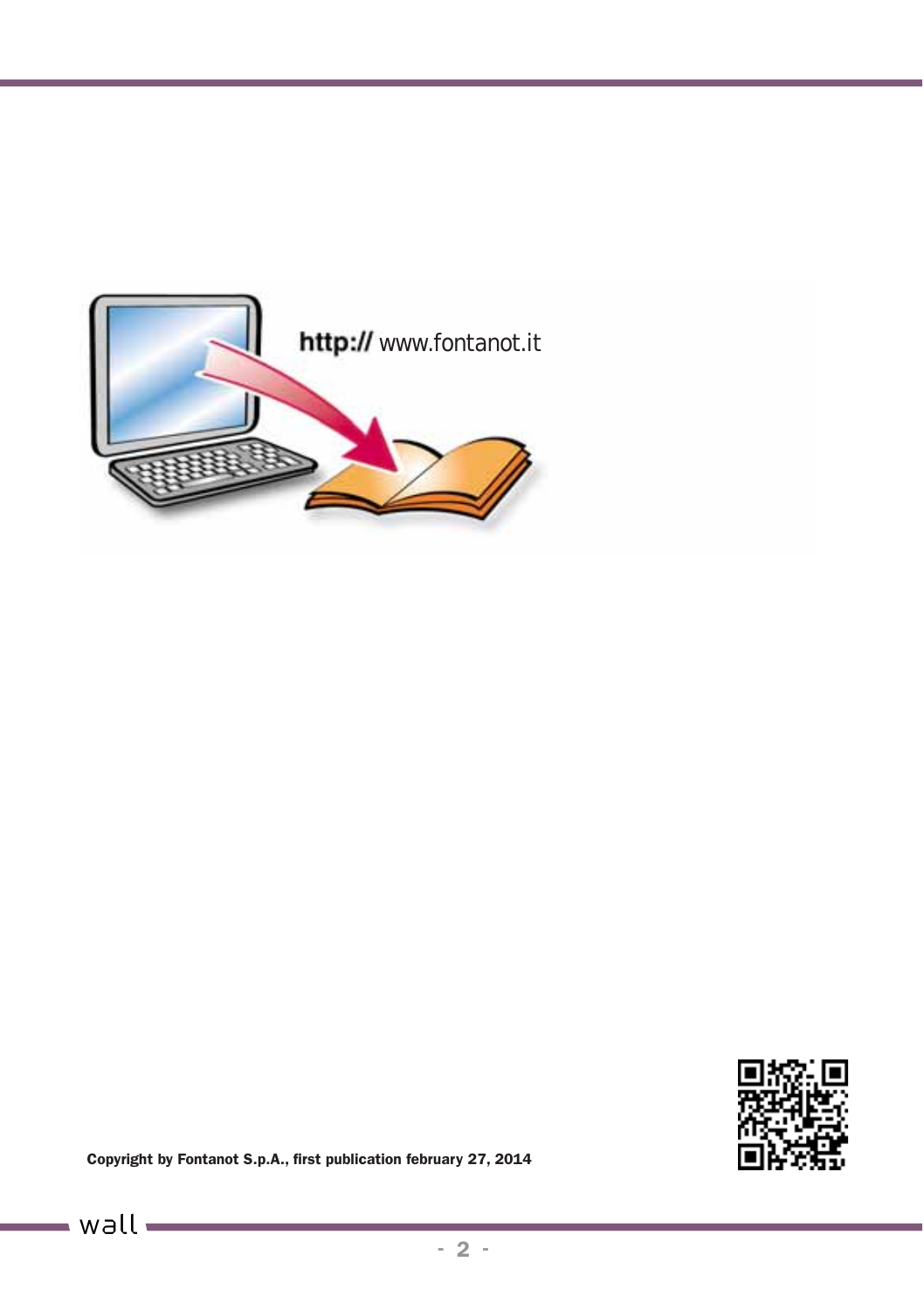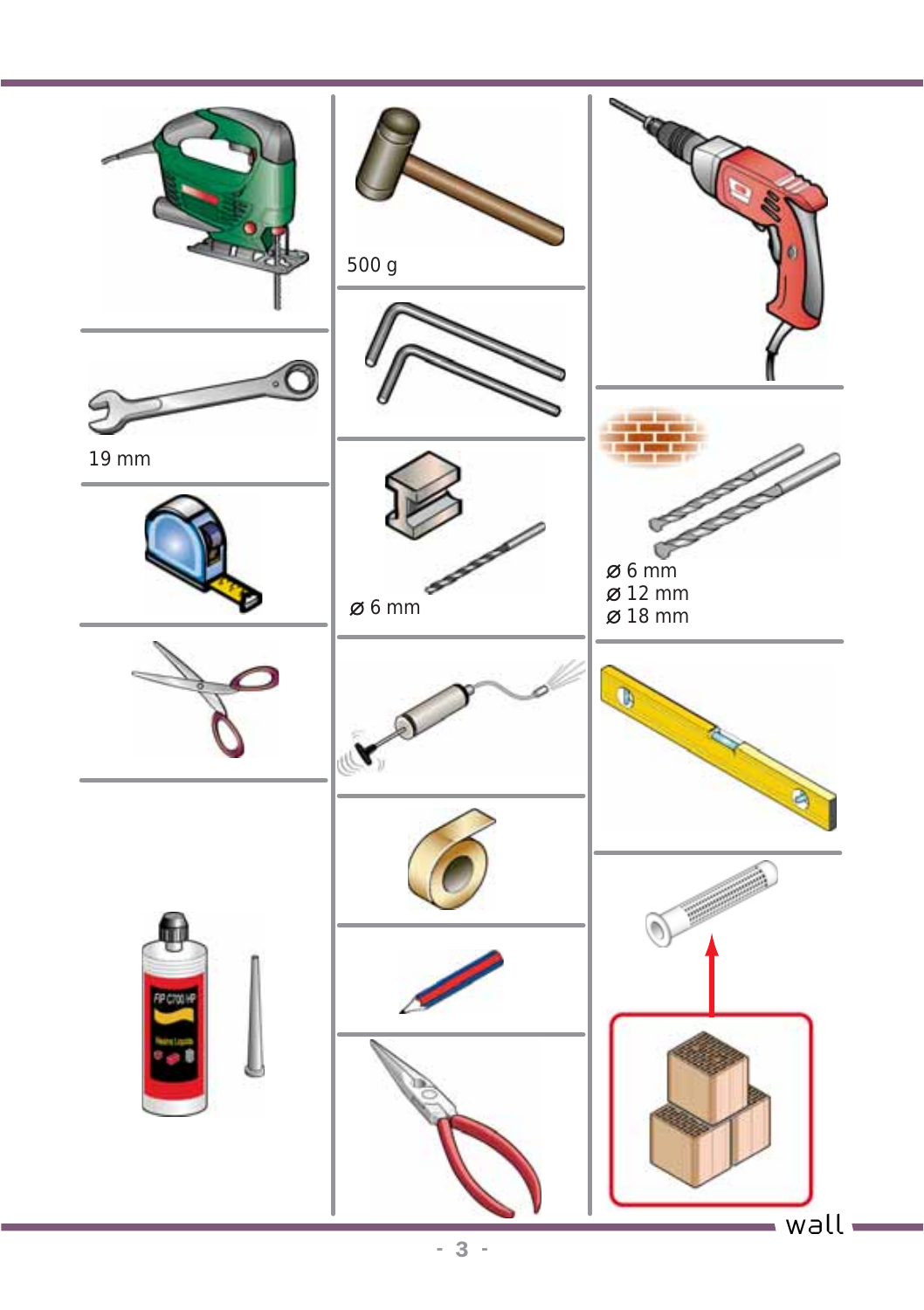



wall -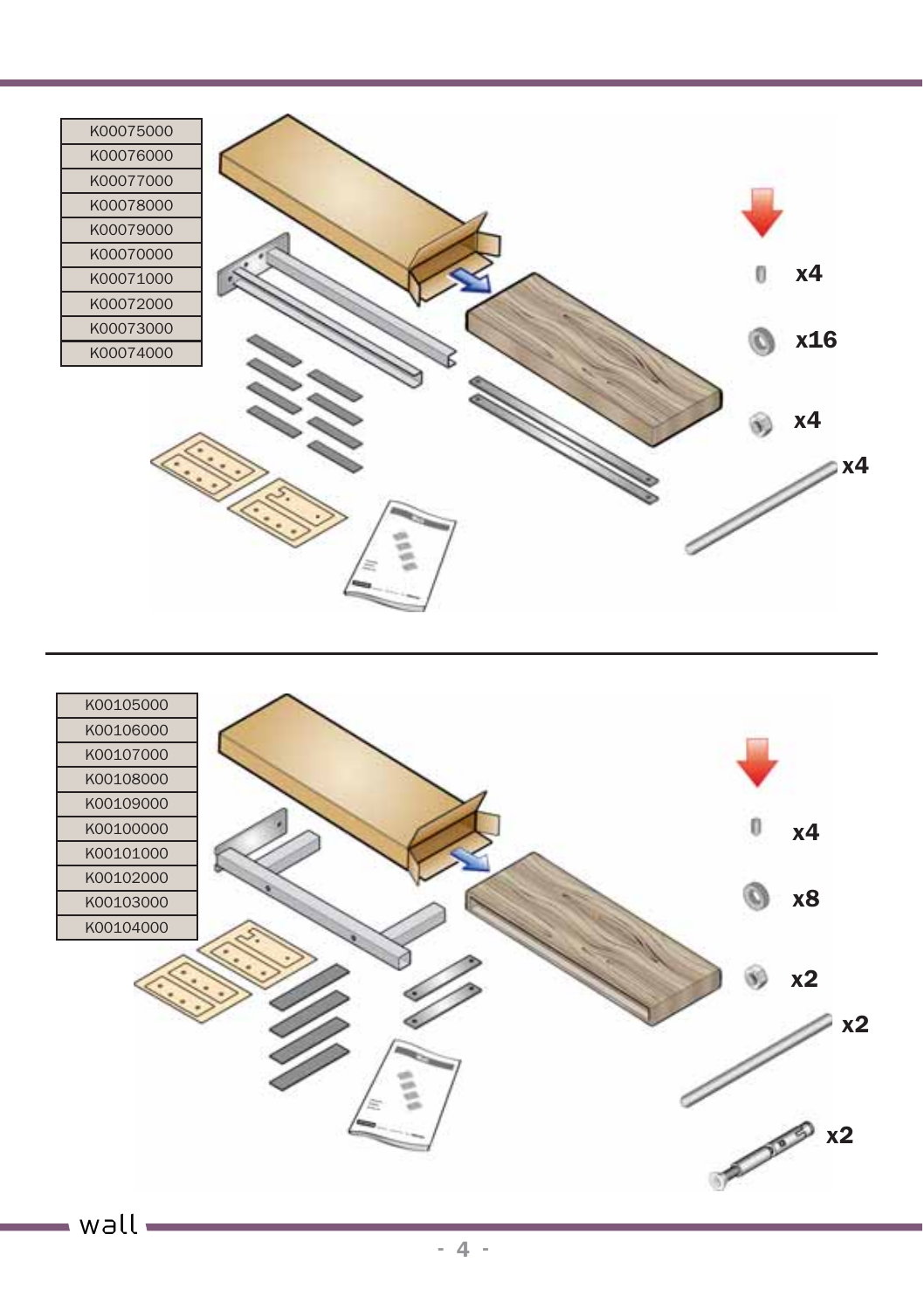

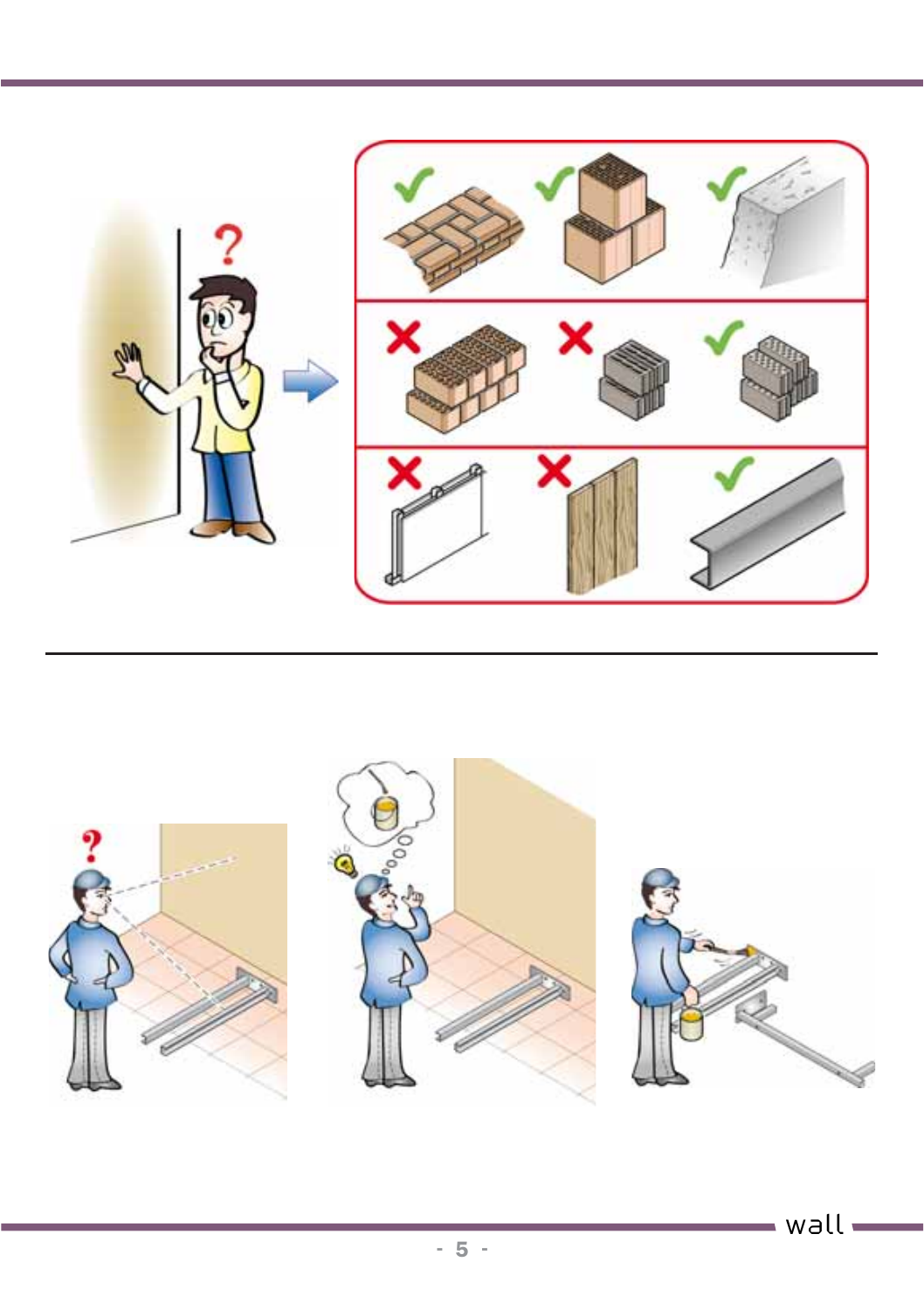IT) **IMPORTANTE!** LEGGERE E SEGUIRE SCRUPOLOSAMENTE QUESTE ISTRUZIONI E TENERE PER FUTURE CONSULTAZIONI

Prodotto per installazioni all' interno, in edifici ad uso privato.

ATTENZIONE: Si raccomanda di verificare, con la consulenza di un tecnico, che la parete sia portante e comunque idonea a supportare il carico dei gradini (vedi pagina 38). Eseguire l'installazione "a regola d'arte", seguendo scrupolosamente le istruzioni di montaggio, utilizzando attrezzi idonei, nel rispetto delle norme e installare una ringhiera anticaduta (obbligatoria per legge).

EN) IMPORTANT! CAREFULLY READ AND STRICTLY FOLLOW THESE INSTRUCTIONS AND KEEP THEM FOR FUTURE CONSULTATION

Product for indoor installation in private buildings.

WARNING: It is recommended to have a technician check that the wall is load-bearing and suitable to support the load of the treads (see page 38) Carry out the installation in a "workmanlike" manner, strictly following the installation instructions and using suitable tools in compliance with the regulations, and install a fall protection railing (obligatory by law).



LESEN SIE DIESE ANLEITUNG SORGFÄLTIG DURCH UND HEBEN SIE SIE FÜR SPÄTERE ZWECKE AUF

Produkt für die Montage in Innenräumen privat genutzter Häuser.

ACHTUNG: Es wird empfohlen, zusammen mit einem Techniker zu prüfen, ob es sich um eine tragende Wand handelt und ob die Wand dafür geeignet ist, die belasteten Stufen zu tragen (siehe Seite 38). Die Montage muss fachgerecht und unter strikter Einhaltung der Montageanleitung ausgeführt werden. Gemäß den Vorschriften muss geeignetes Werkzeug verwendet und ein Geländer als Absturzschutz montiert werden (gesetzlich vorgeschrieben).



#### ES) **IMPORTANTE!** LEER Y SEGUIR ESTRICTAMENTE ESTAS INSTRUCCIONES Y GUARDARLAS PARA FUTURAS CONSULTAS

Producto para instalaciones en interiores, en edificios de uso privado.

ATENCIÓN: Se aconseja comprobar, con el asesoramiento de un técnico, que la pared sea portante y, en cualquier caso, apta para soportar la carga de los peldaños (ver página 38). Realizar la instalación "a regla de arte": seguir estrictamente las instrucciones de montaje, utilizar herramientas adecuadas, respetando las normas, e instalar una barandilla anticaídas (obligatoria por ley).



# FR) IMPORTANT!

LIRE ET RESPECTER SCRUPULEUSEMENT LES PRÉSENTES INSTRUCTIONS; LES CONSERVER POUR TOUTE AUTRE CONSULTATION

Produit pour une installation en intérieur, dans des bâtiments à usage privé.

ATTENTION : Il est recommandé de consulter un technicien pour vérifier que le mur est porteur et de toute façon en mesure de supporter le poids des marches (voir page 38). Effectuer l'installation dans les règles de l'art en suivant scrupuleusement les instructions de montage, en utilisant des outils appropriés et en respectant les normes; installer un garde-corps antichute (comme requis par la loi).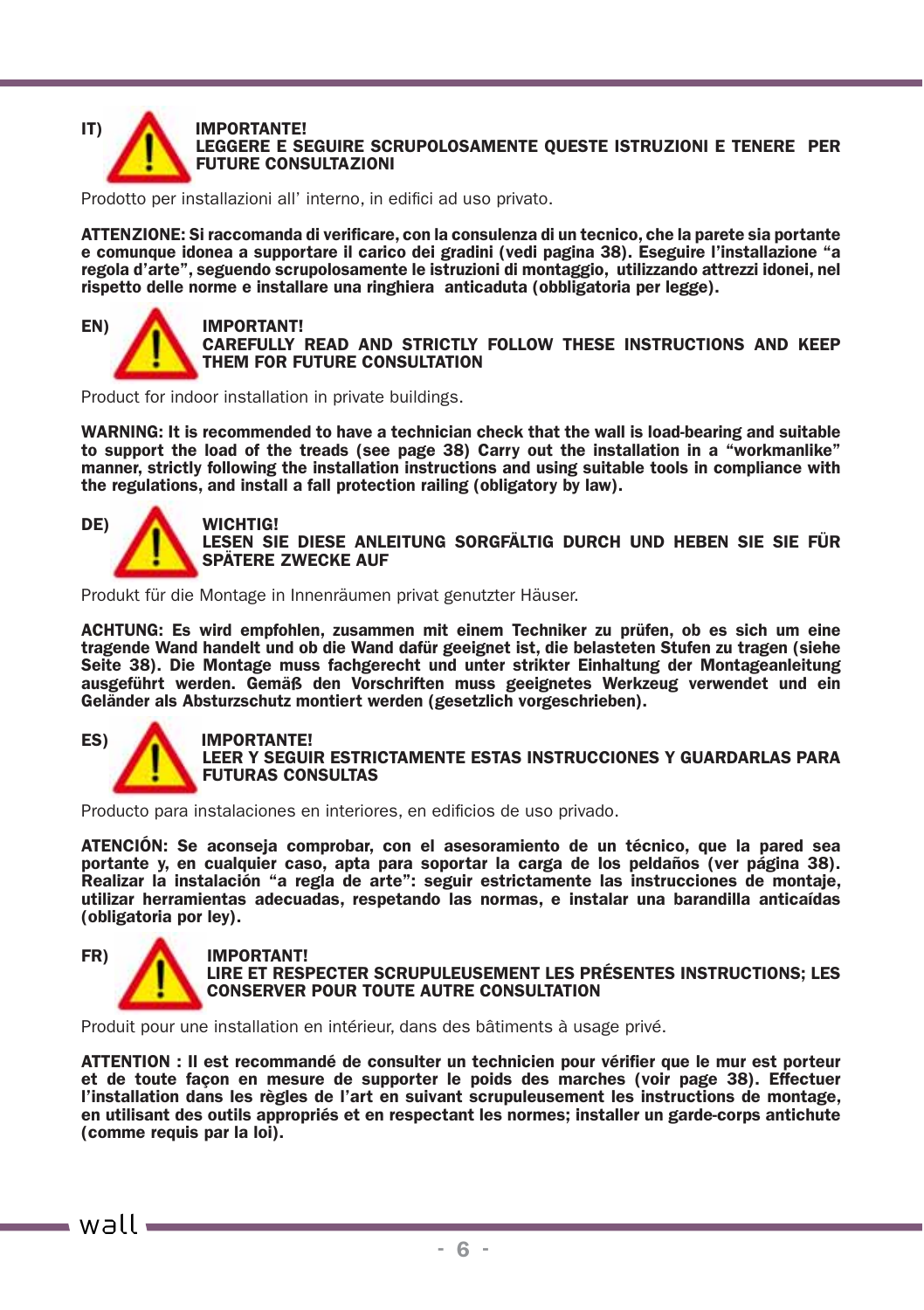

NL) **BELANGRIJK!** DEZE VOORSCHRIFTEN ZORGVULDIG DOORLEZEN EN OPVOLGEN EN BEWAREN VOOR LATERE RAADPLEGING

Product voor installatie binnenshuis, in gebouwen voor particulier gebruik.

LET OP: Controleer met de hulp van een installateur of de muur een dragende muur is en de belasting op de treden kan dragen (zie pagina 38). Voer de installatie "vakkundig" uit en volg nauwgezet de montagevoorschriften, gebruik passend gereedschap, installeer in overeenstemming met de betreffende normen en breng een balustrade aan voor valbeveiliging (wettelijk verplicht).

# SV) **WIKTIG INFORMATION!**

LÄS OCH FÖLJ DESSA INSTRUKTIONER NOGGRANT OCH SPARA DEM FÖR FRAMTIDA BRUK

Produkten är avsedd för installation inomhus, i byggnader för privat bruk.

OBSERVERA: Vänligen kontrollera, med hjälp av en tekniker, att väggen är bärande eller att den klarar trappstegens tyngd (se sidan 38). Installationen ska utföras på ett fackmannamässigt sätt. Följ monteringsanvisningarna noga, använd lämpliga verktyg och installera ett fallskyddsräcke (i enlighet med gällande byggnormer).



Produkt til installation indendørs, i private hjem.

BEMÆRK: Det anbefales i samarbejde med en tekniker at kontrollere, at væggen er bærende og under alle omstændigheder er egnet til at bære trinnenes vægt (se s. 38). Udfør monteringen teknisk korrekt, og følg monteringsanvisningen nøje. Benyt passende udstyr, overhold standarderne, og montér et faldsikringsgelænder (lovkrav).



LES OG FØLG DISSE ANVISNINGENE OMHYGGELIG OG OPPBEVAR DEM FOR SENERE REFERANSE.

Produkt som skal installeres innendørs i private bygninger.

ADVARSEL: Vi anbefaler at man med hjelp av en tekniker sjekker at den angjeldende veggen er en bærevegg, og at den under alle omstendigheter tåler tyngden av trinnene (se side 38). Installasjonen må utføres fagmessig og i henhold til forskriftene. Monteringsanvisningene må følges nøye, og man må bruke egnet verktøy, i tillegg til at man må montere et rekkverk for fallsikring (lovpålagt).

FI) TÄRKEÄÄ! LUE NÄMÄ OHJEET HUOLELLISESTI JA NOUDATA NIITÄ. SÄILYTÄ NE MYÖHEMPÄÄ TARVETTA VARTEN.

Yksityisrakennuksen sisälle asennettava tuote.

VAROITUS: Tarkista teknikon avulla, että seinä on kantava ja että se joka tapauksessa kestää askelmien painon (katso sivu 38). Suorita asennus ammattimaisesti ja noudattamalla tarkasti asennusohjeita. Käytä asianmukaisia työkaluja, toimi standardien mukaan ja asenna suojakaide (lain mukaan pakollinen).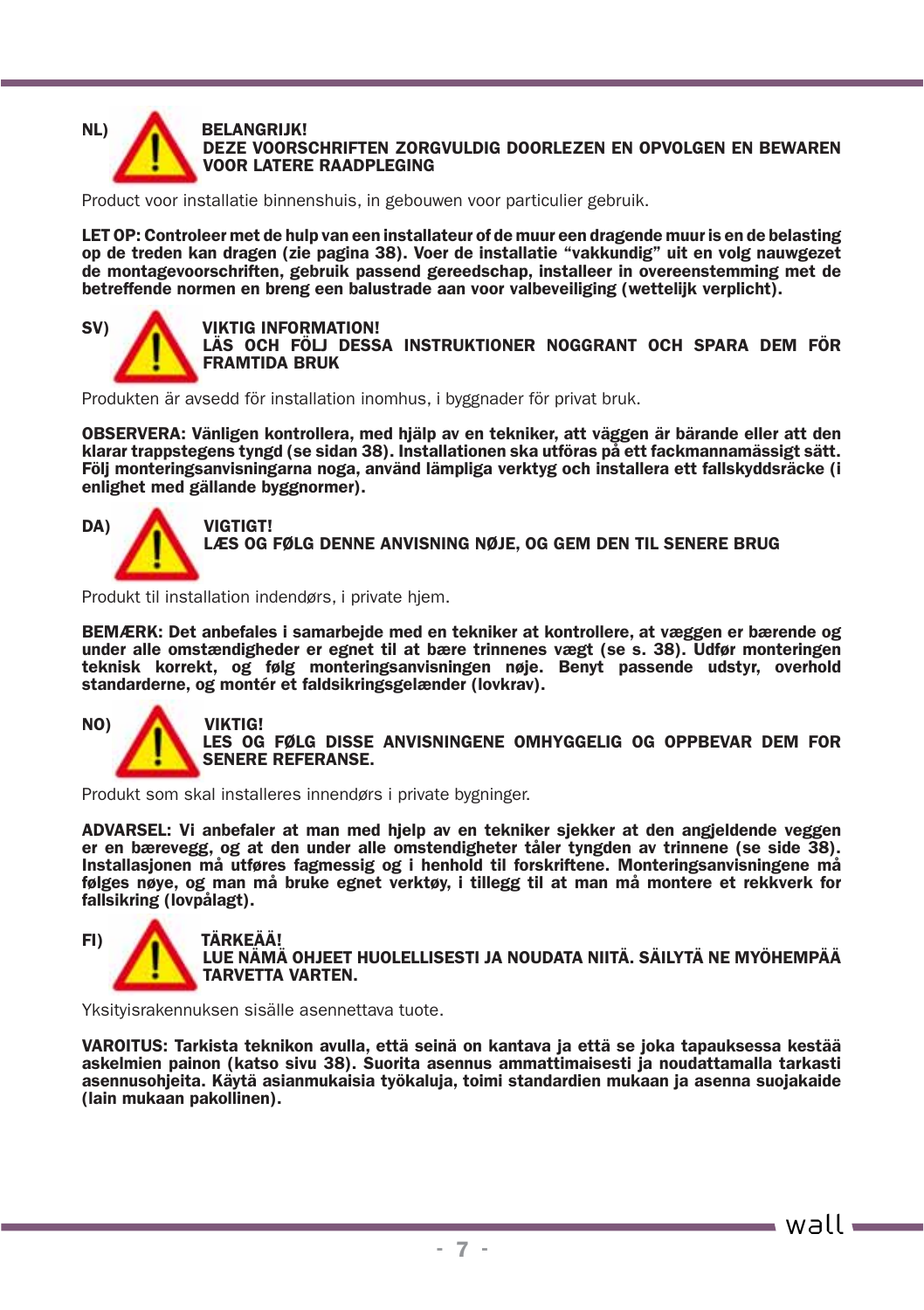



 $\blacksquare$  wall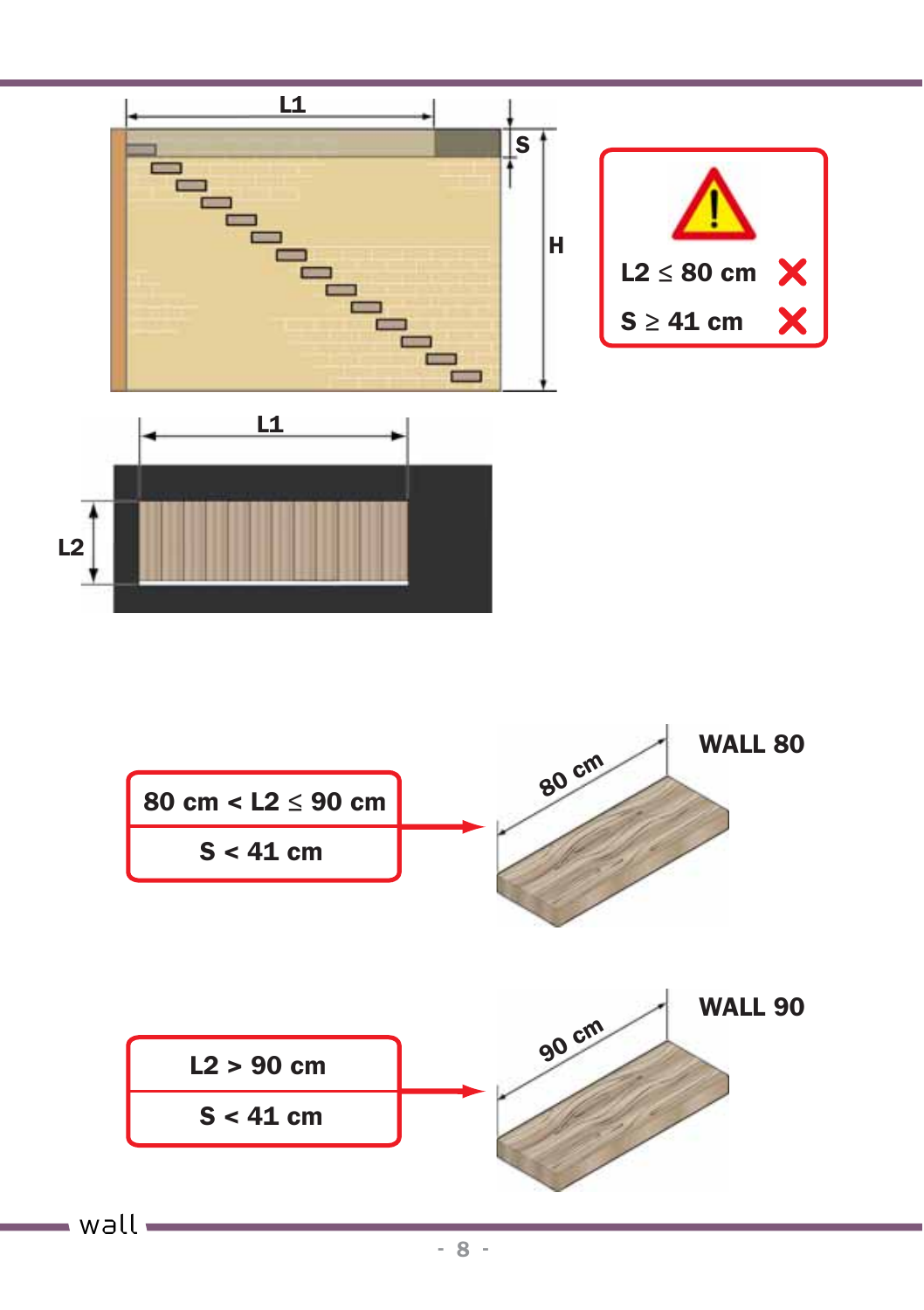WALL 80

 $\overline{\phantom{a}}$ 

80 cm



|                |                     |              | K00070000      | K00100000    |
|----------------|---------------------|--------------|----------------|--------------|
|                | L1                  | $\mathsf{s}$ | K00071000      | K00101000    |
| H              |                     |              | K00072000      | K00102000    |
|                |                     |              | K00073000      | K00103000    |
|                |                     |              | K00074000      | K00104000    |
| $165 \div 188$ | $L1 \ge 330$        | S < 35       | 8              | $\mathbf{1}$ |
|                | 305 < L1 < 330      | S < 37       | $\overline{7}$ | $\mathbf{1}$ |
|                | $260 < L1 \leq 305$ | S < 41       | 6              | $\mathbf{1}$ |
| $189 \div 205$ | $L1 \ge 330$        | S < 35       | 9              | $\mathbf{1}$ |
|                | 305 < L1 < 330      | S < 37       | 8              | $\mathbf{1}$ |
|                | $260 < L1 \leq 305$ | S < 41       | $\overline{7}$ | $\mathbf{1}$ |
| $206 \div 225$ | $L1 \ge 330$        | S < 35       | 10             | $\mathbf{1}$ |
|                | 305 < L1 < 330      | S < 37       | 9              | $\mathbf{1}$ |
|                | $260 < L1 \leq 305$ | S < 41       | 8              | $\mathbf{1}$ |
| $226 \div 244$ | $L1 \ge 330$        | S < 35       | 11             | $\mathbf{1}$ |
|                | 305 < L1 < 330      | S < 37       | 10             | $\mathbf{1}$ |
|                | $260 < L1 \leq 305$ | S < 41       | 9              | $\mathbf{1}$ |
|                | $L1 \ge 330$        | S < 35       | 12             | $\mathbf{1}$ |
| $245 \div 260$ | 305 < L1 < 330      | S < 37       | 11             | $\mathbf{1}$ |
|                | $260 < L1 \leq 305$ | S < 41       | 10             | $\mathbf{1}$ |
|                | $L1 \ge 330$        | S < 35       | 13             | $\mathbf{1}$ |
| $261 \div 280$ | 305 < L1 < 330      | S < 37       | 12             | $\mathbf{1}$ |
|                | $260 < L1 \leq 305$ | S < 40       | 11             | $\mathbf{1}$ |
| $281 \div 299$ | $L1 \ge 330$        | S < 35       | 14             | $\mathbf{1}$ |
|                | 305 < L1 < 330      | S < 37       | 13             | $\mathbf{1}$ |
|                | $260 < L1 \leq 305$ | S < 41       | 12             | $\mathbf{1}$ |
| $300 \div 317$ | 305 < L1 < 330      | S < 37       | 14             | $\mathbf{1}$ |
|                | $260 < L1 \leq 305$ | S < 40       | 13             | $\mathbf{1}$ |
| $318 \div 336$ | $260 < L1 \leq 305$ | S < 40       | 14             | $\mathbf{1}$ |
| $337 \div 368$ | $260 \le L1 < 290$  | S < 42       | 14             | $\mathbf{1}$ |

 $\overline{\phantom{a}}$  wall -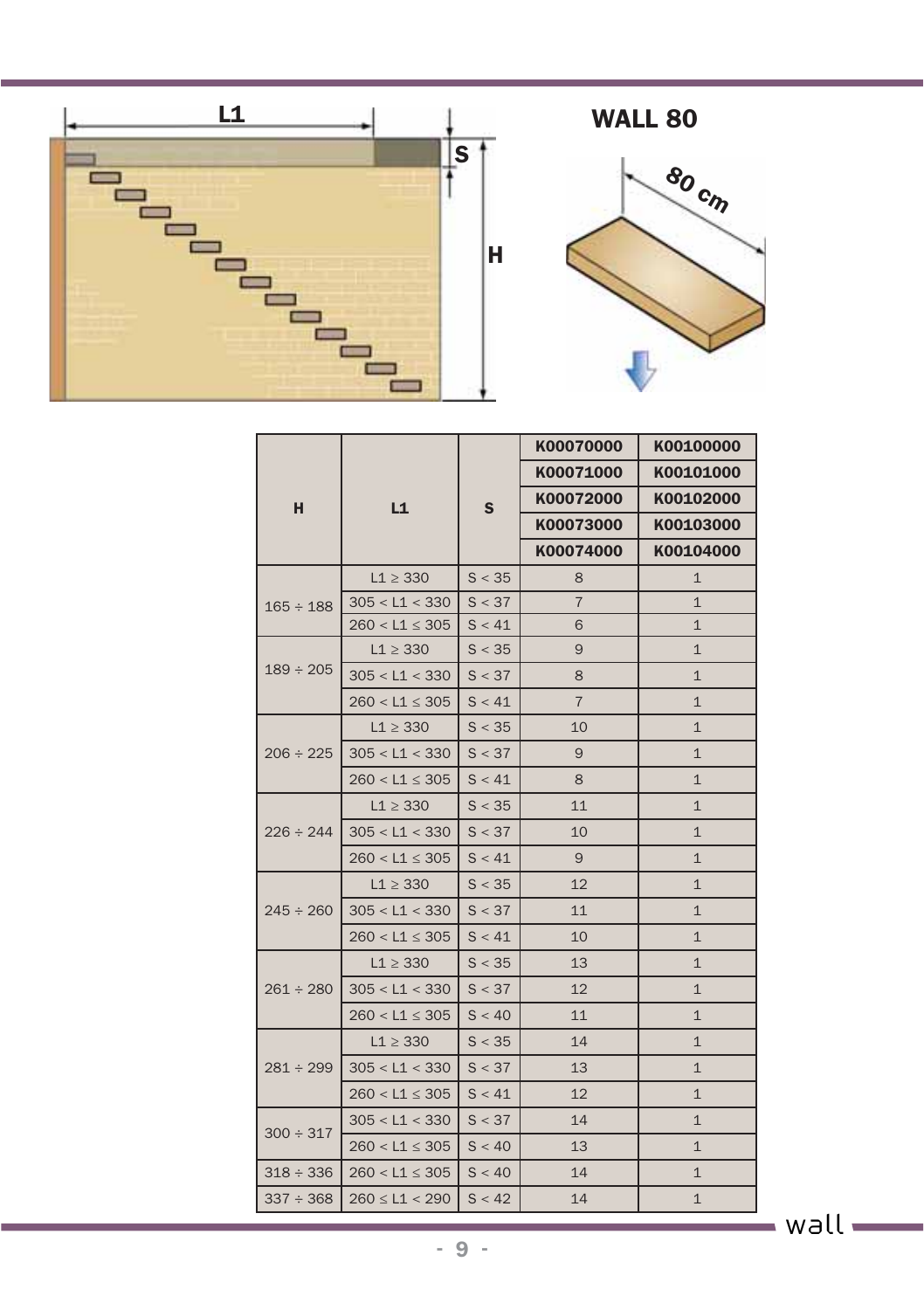

|                |                     | S            | K00075000      | K00105000    |
|----------------|---------------------|--------------|----------------|--------------|
|                |                     |              | K00076000      | K00106000    |
| н              | L1                  |              | K00077000      | K00107000    |
|                |                     |              | K00078000      | K00108000    |
|                |                     |              | K00079000      | K00109000    |
|                | $L1 \ge 330$        | S < 35       | 8              | $\mathbf{1}$ |
| $165 \div 188$ | 305 < L1 < 330      | S < 37       | $\overline{7}$ | $\mathbf{1}$ |
|                | $260 < L1 \leq 305$ | S < 41       | 6              | $\mathbf{1}$ |
| $189 \div 205$ | $L1 \ge 330$        | S < 35       | 9              | $\mathbf{1}$ |
|                | 305 < L1 < 330      | S < 37       | 8              | $\mathbf{1}$ |
|                | $260 < L1 \leq 305$ | S < 41       | $\overline{7}$ | $\mathbf{1}$ |
|                | $L1 \ge 330$        | S < 35       | 10             | $\mathbf{1}$ |
| $206 \div 225$ | 305 < L1 < 330      | S < 37       | 9              | $\mathbf{1}$ |
|                | $260 < L1 \leq 305$ | S < 41       | 8              | $\mathbf{1}$ |
|                | $L1 \ge 330$        | S < 35       | 11             | $\mathbf{1}$ |
| $226 \div 244$ | 305 < L1 < 330      | S < 37       | 10             | $\mathbf{1}$ |
|                | $260 < L1 \leq 305$ | S < 41       | 9              | $\mathbf{1}$ |
|                | $L1 \ge 330$        | S < 35<br>12 |                | $\mathbf{1}$ |
| $245 \div 260$ | 305 < L1 < 330      | S < 37       | 11             | $\mathbf{1}$ |
|                | $260 < L1 \leq 305$ | S < 41       | 10             | $\mathbf{1}$ |
|                | $L1 \ge 330$        | S < 35       | 13             | $\mathbf{1}$ |
| $261 \div 280$ | 305 < L1 < 330      | S < 37       | 12             | $\mathbf{1}$ |
|                | $260 < L1 \leq 305$ | S < 40       | 11             | $\mathbf{1}$ |
| $281 \div 299$ | $L1 \ge 330$        | S < 35       | 14             | $\mathbf{1}$ |
|                | 305 < L1 < 330      | S < 37       | 13             | $\mathbf{1}$ |
|                | $260 < L1 \leq 305$ | S < 41       | 12             | $\mathbf{1}$ |
| $300 \div 317$ | 305 < L1 < 330      | S < 37       | 14             | $\mathbf{1}$ |
|                | $260 < L1 \leq 305$ | S < 40       | 13             | $\mathbf{1}$ |
| $318 \div 336$ | $260 < L1 \leq 305$ | S < 40       | 14             | $\mathbf{1}$ |
| $337 \div 368$ | $260 \le L1 < 290$  | S < 42       | 14             | $\mathbf{1}$ |

wall **.**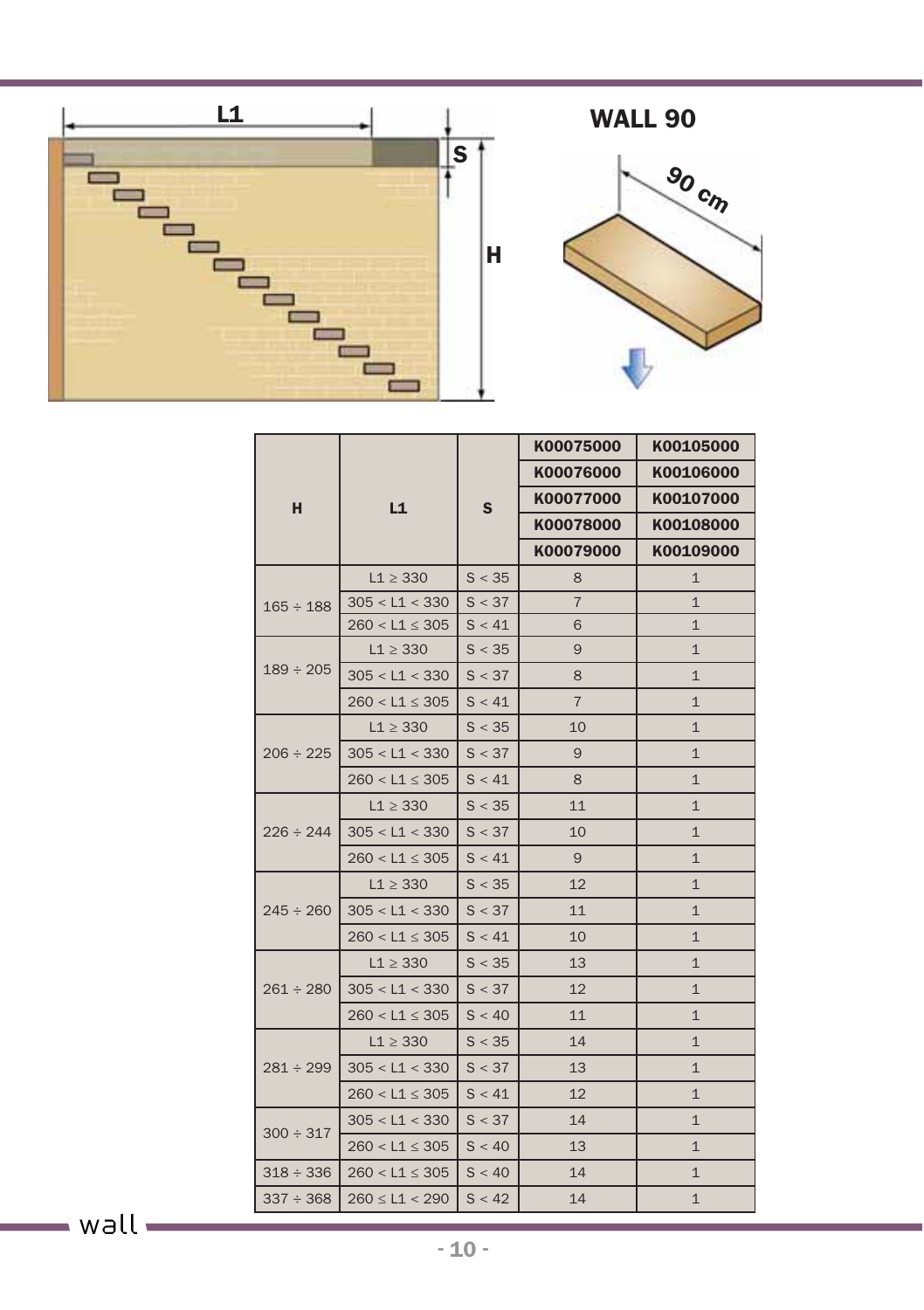

|            |                |                      |                       | K00075000      | K00105000    |            |
|------------|----------------|----------------------|-----------------------|----------------|--------------|------------|
|            |                |                      |                       | K00076000      | K00106000    |            |
|            | н              | L1                   | $\mathbf{s}$          | K00077000      | K00107000    | WALL90     |
|            |                |                      |                       | K00078000      | K00108000    |            |
|            |                |                      |                       | K00079000      | K00109000    |            |
|            |                | $L1 \ge 330$         | S < 35                | 8              | $\mathbf{1}$ |            |
|            | $165 \div 188$ | 305 < L1 < 330       | S < 37                | $\overline{7}$ | $\mathbf{1}$ |            |
|            |                | $260 < L1 \leq 305$  | S < 41                | 6              | $\mathbf{1}$ |            |
|            |                | $L1 \geq 330$        | S < 35                | 9              | $\mathbf{1}$ |            |
|            | $189 \div 205$ | 305 < L1 < 330       | S < 37                | 8              | $\mathbf{1}$ |            |
|            |                | $260 < L1 \leq 305$  | S < 41                | $\overline{7}$ | $\mathbf{1}$ |            |
|            |                | $L1 \ge 330$         | S < 35                | 10             | $\mathbf{1}$ |            |
|            | $206 \div 225$ | 305 < L1 < 330       | S < 37                | 9              | $\mathbf{1}$ |            |
|            |                | $260 < L1 \leq 305$  | S < 41                | 8              | $\mathbf{1}$ |            |
|            |                | $L1 \ge 330$         | S < 35                | 11             | $\mathbf{1}$ |            |
|            | $226 \div 244$ | 305 < L1 < 330       | S < 37                | 10             | $\mathbf{1}$ |            |
|            |                | $260 < L1 \leq 305$  | S < 41                | 9              | $\mathbf{1}$ |            |
|            |                | $L1 \ge 330$         | S < 35                | 12             | $\mathbf{1}$ |            |
|            | $245 \div 260$ | 305 < L1 < 330       | S < 37                | 11             | $\mathbf{1}$ |            |
|            |                | $260 < L1 \leq 305$  | S < 41                | 10             | $\mathbf{1}$ |            |
|            |                | $L1 \geq 330$        | $\left S < 35\right $ | 13             | $\mathbf{1}$ | HN=13+1=14 |
| $H = 273$  | $261 \div 280$ | 305 <  11 < 330      | $S \triangleleft 37$  | 12             | $\mathbf{1}$ |            |
|            |                | $260 <   1 \leq 305$ | S < 40                | 11             | $\mathbf{1}$ |            |
| $L1 = 340$ |                | $11 \times 330$      | $S \leq 35$           | 14             | $\mathbf{1}$ |            |
|            | $281 \div 299$ | 305 < L1 < 330       | $S \leq 37$           | 13             | $\mathbf{1}$ |            |
| $S = 30$   |                | $260 < L1 \leq 305$  | S < 41                | 12             | $\mathbf{1}$ |            |
|            | $300 \div 317$ | 305 < L1 < 330       | S < 37                | 14             | $\mathbf{1}$ |            |
|            |                | $260 < L1 \leq 305$  | S < 40                | 13             | $\mathbf{1}$ |            |
|            | $318 \div 336$ | $260 < L1 \leq 305$  | S < 40                | 14             | $\mathbf{1}$ |            |
|            | 337 ÷ 368      | $260 \le L1 < 290$   | S < 42                | 14             | $\mathbf{1}$ |            |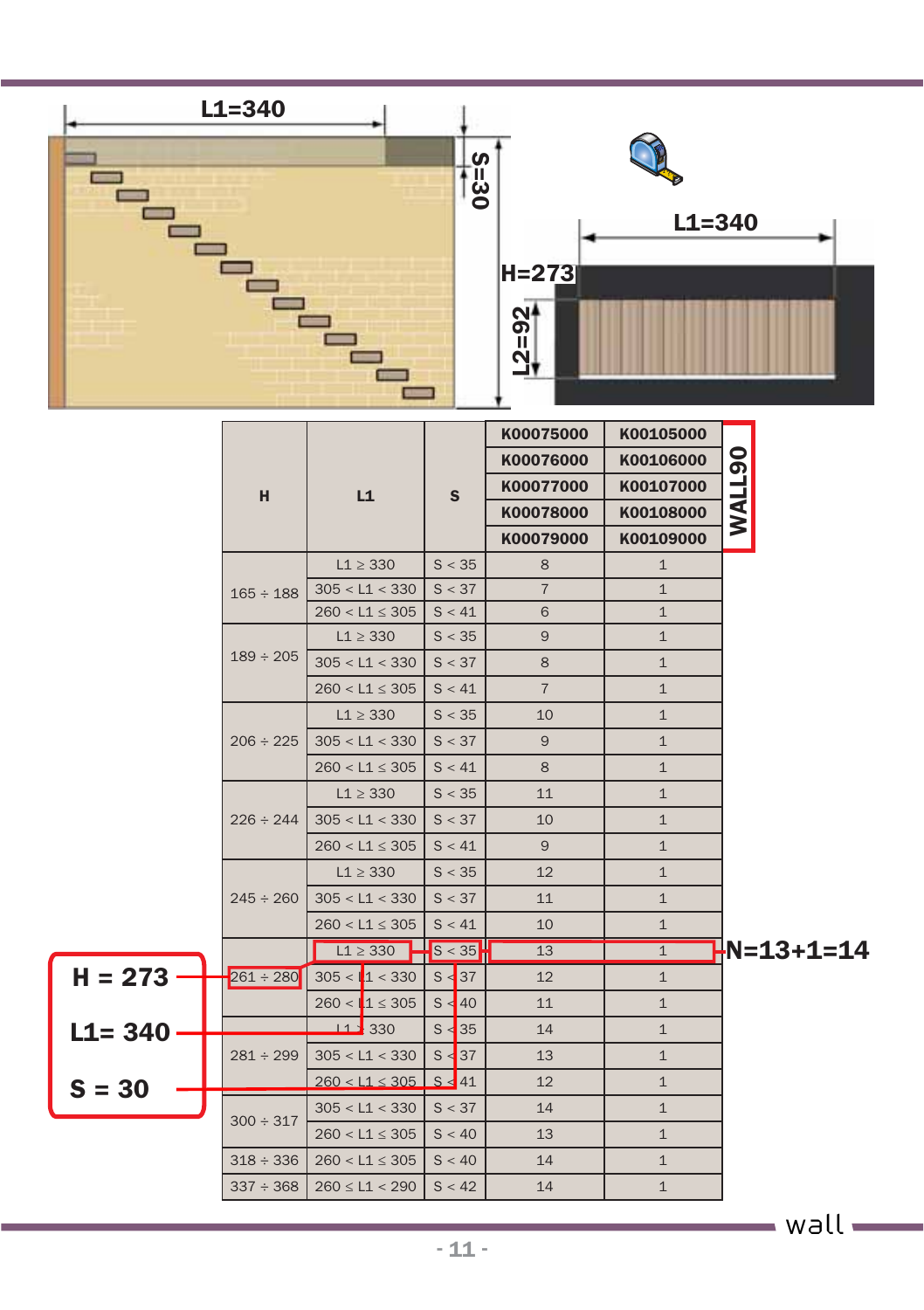



wall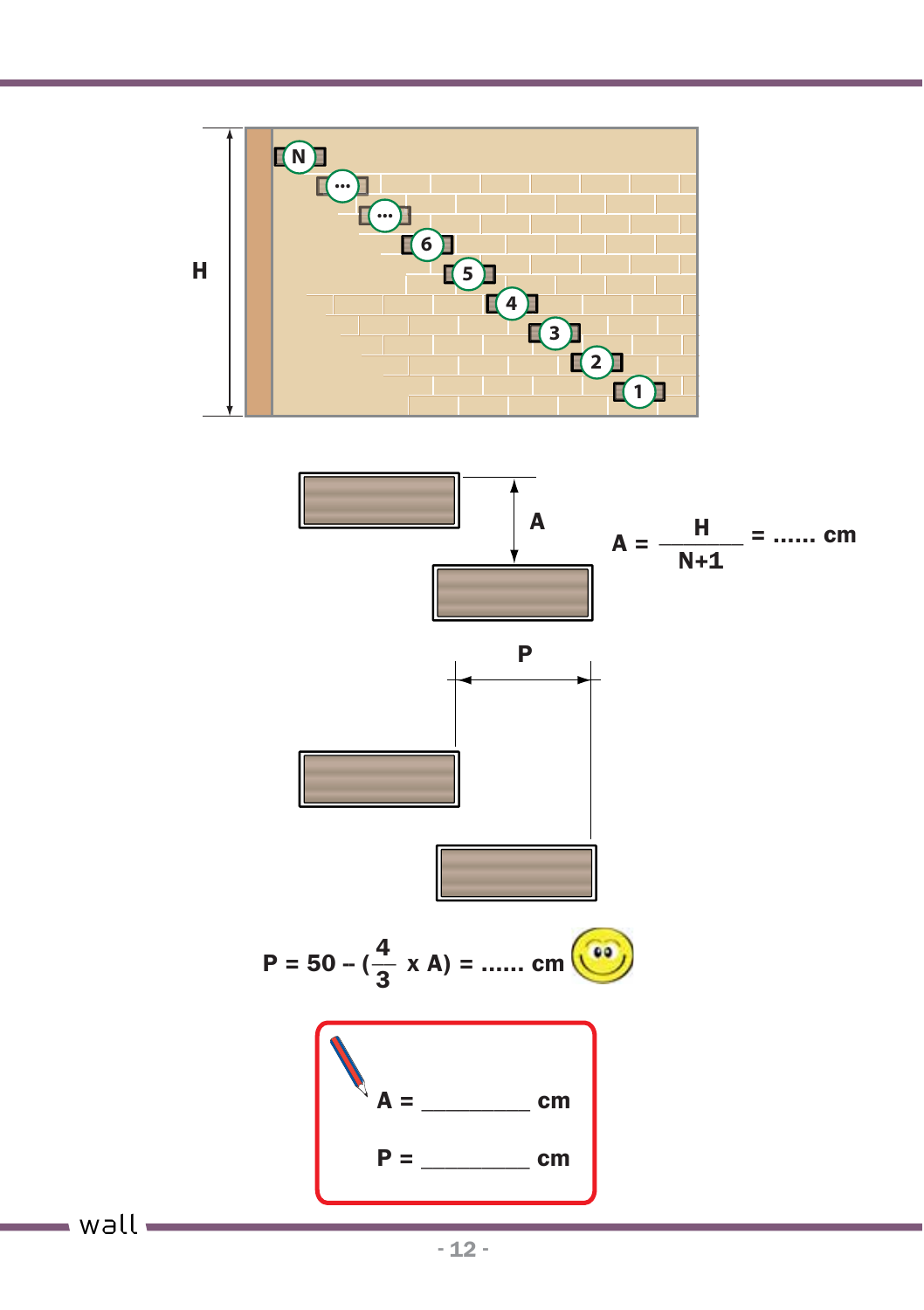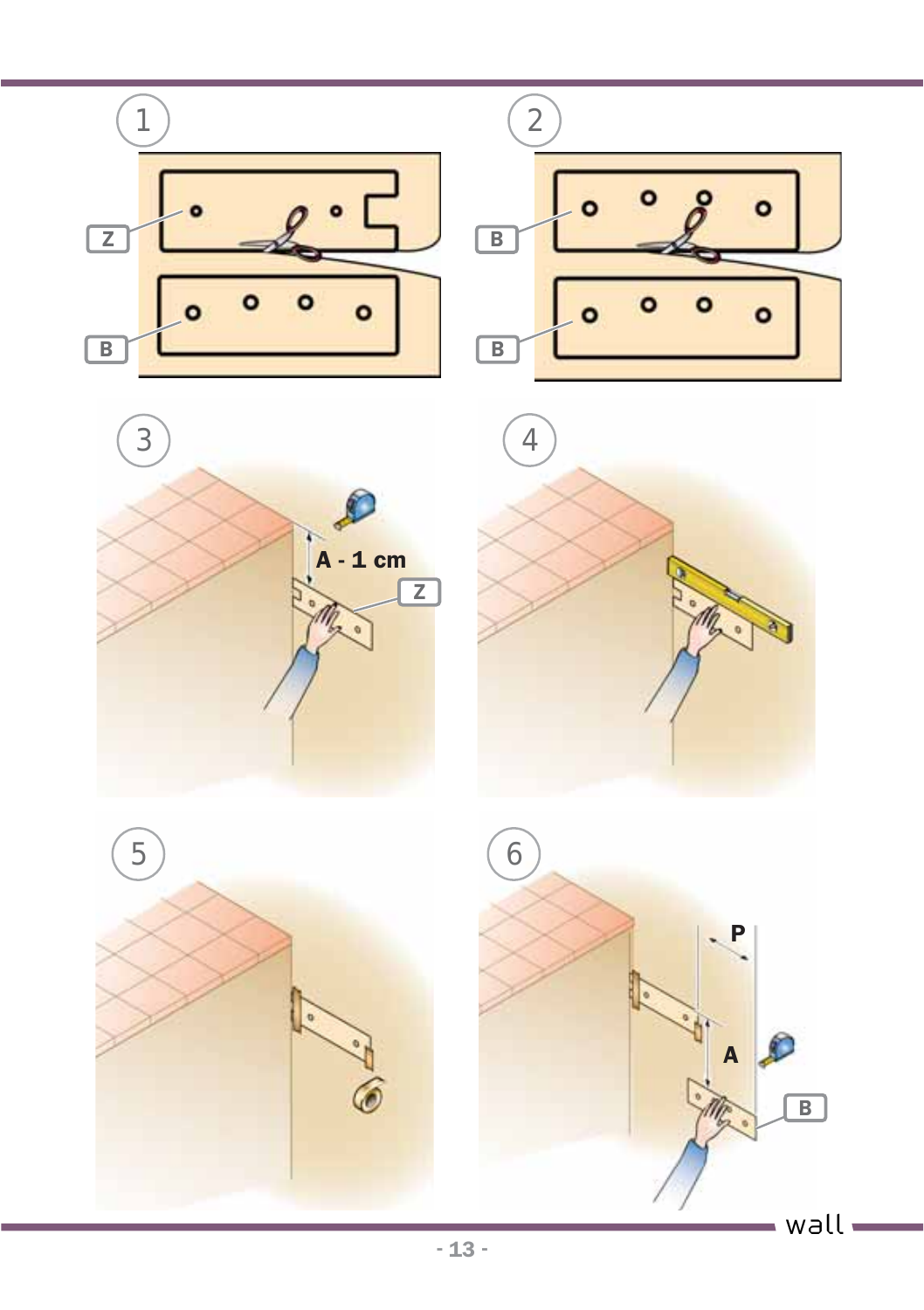

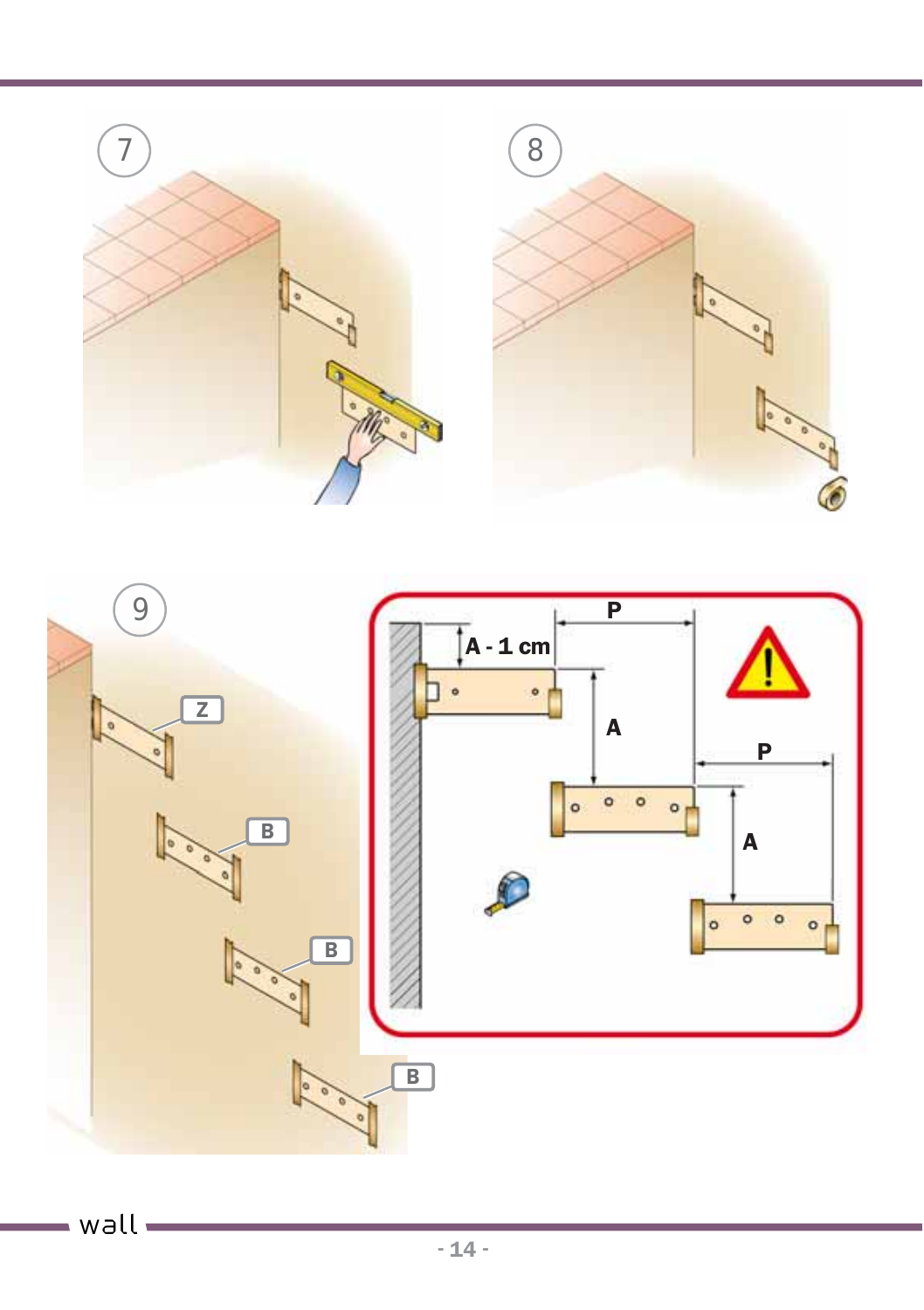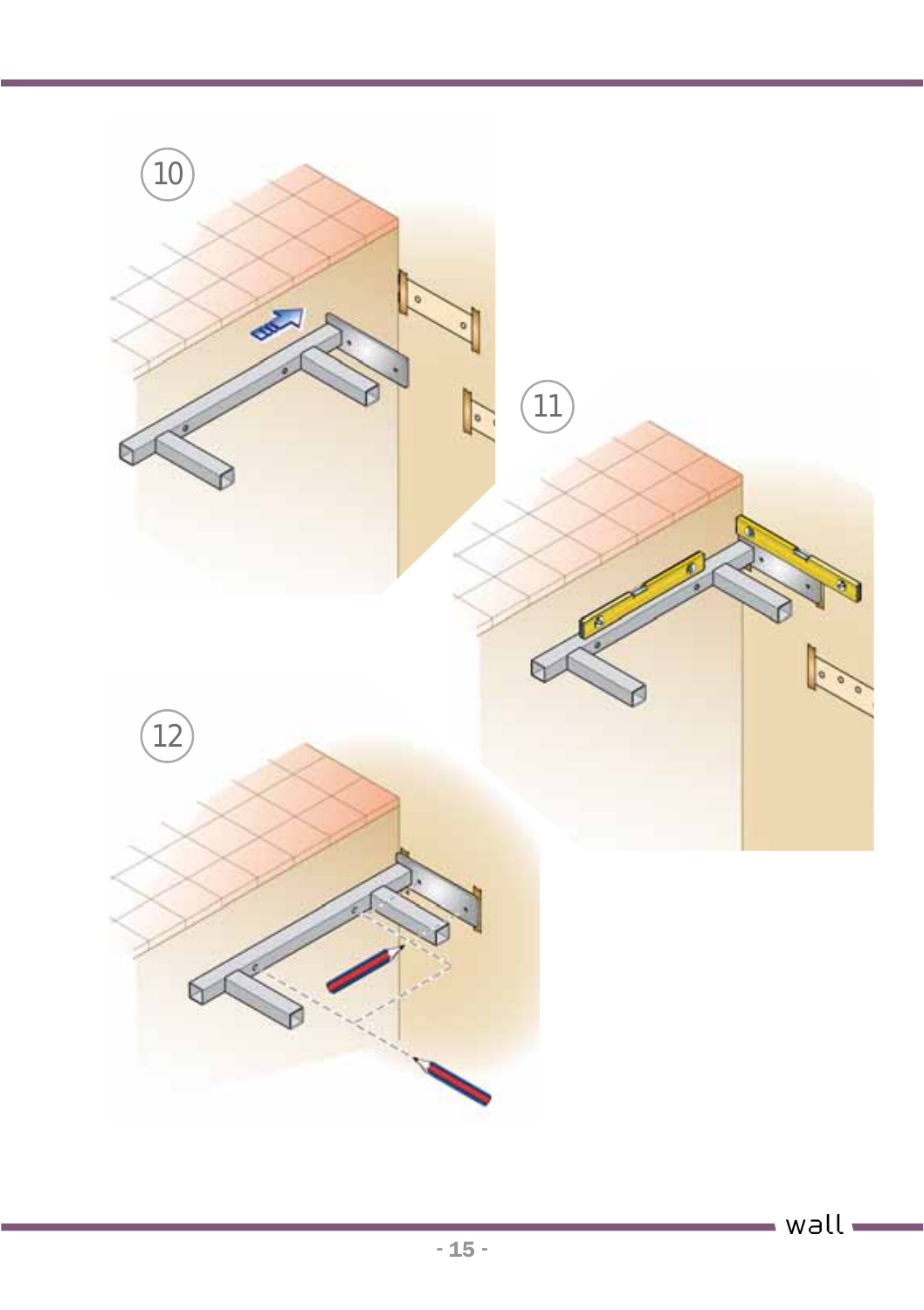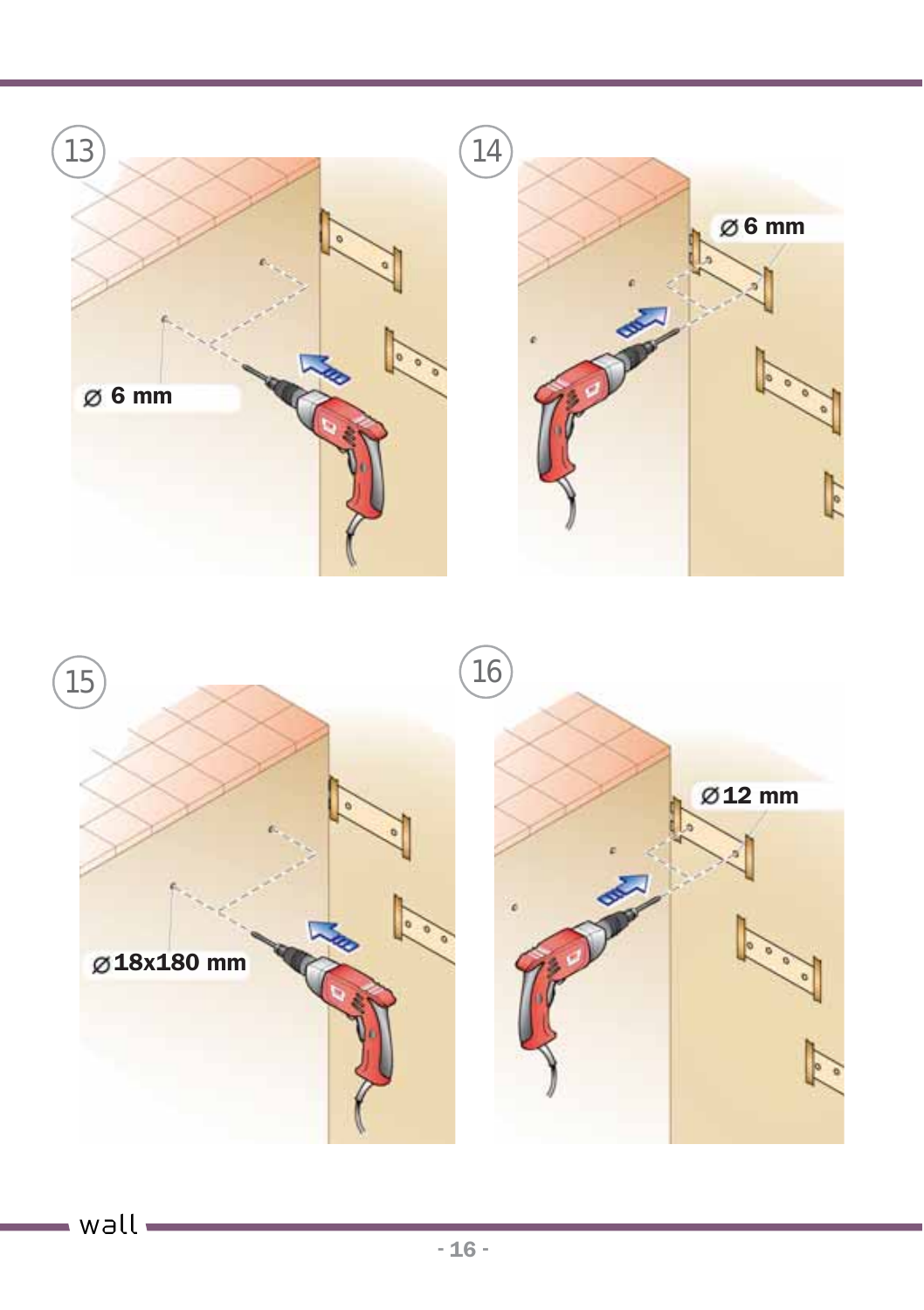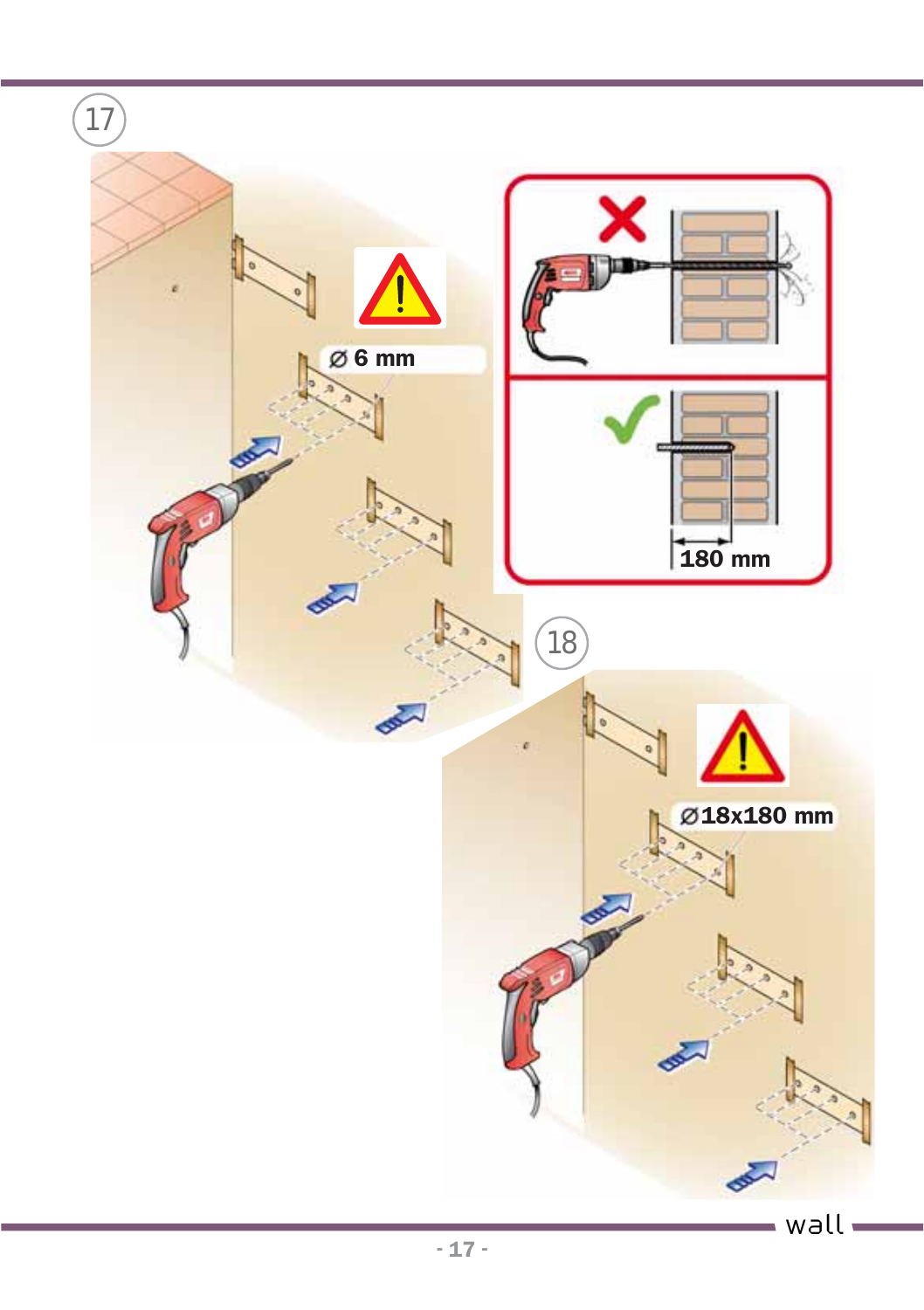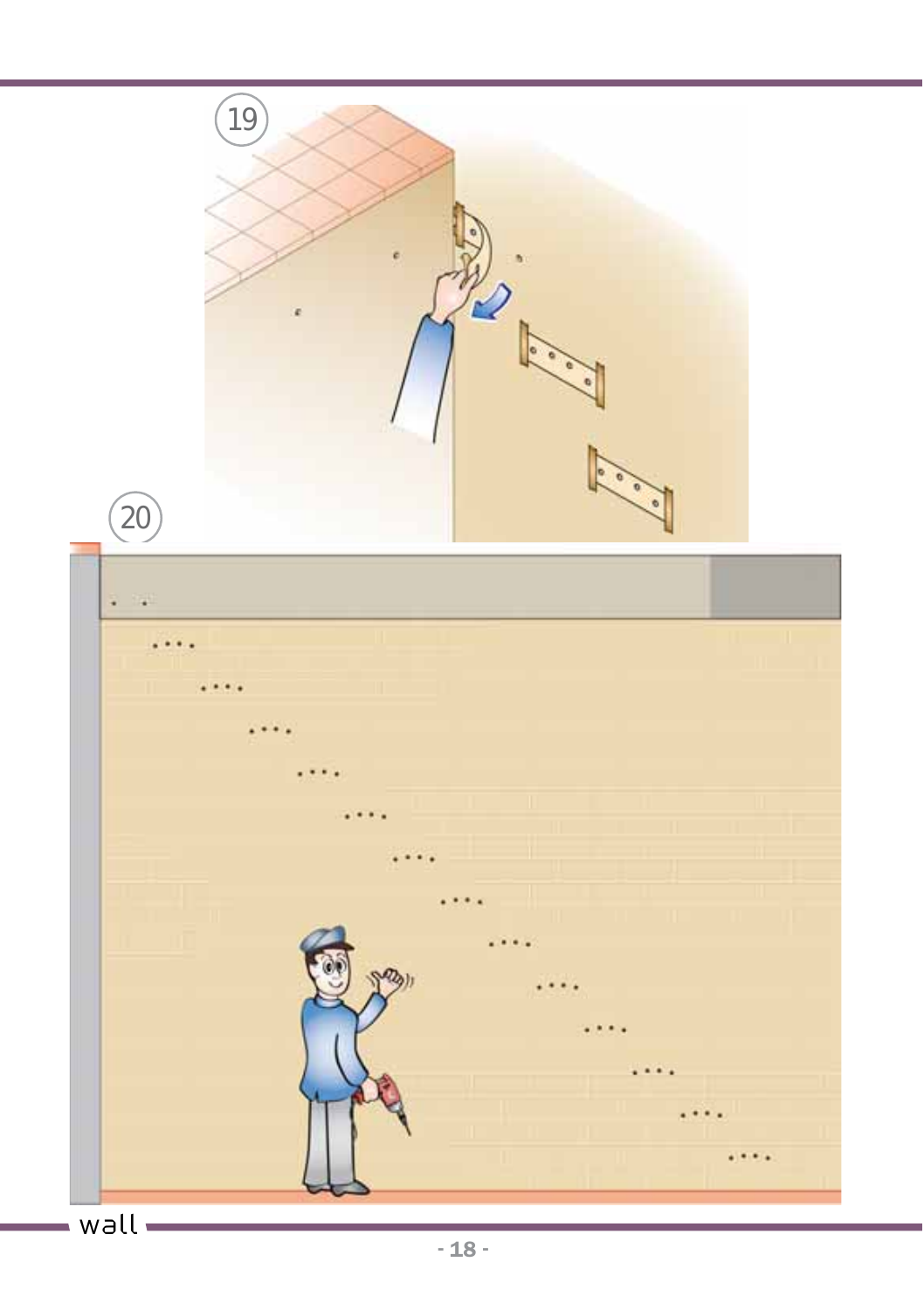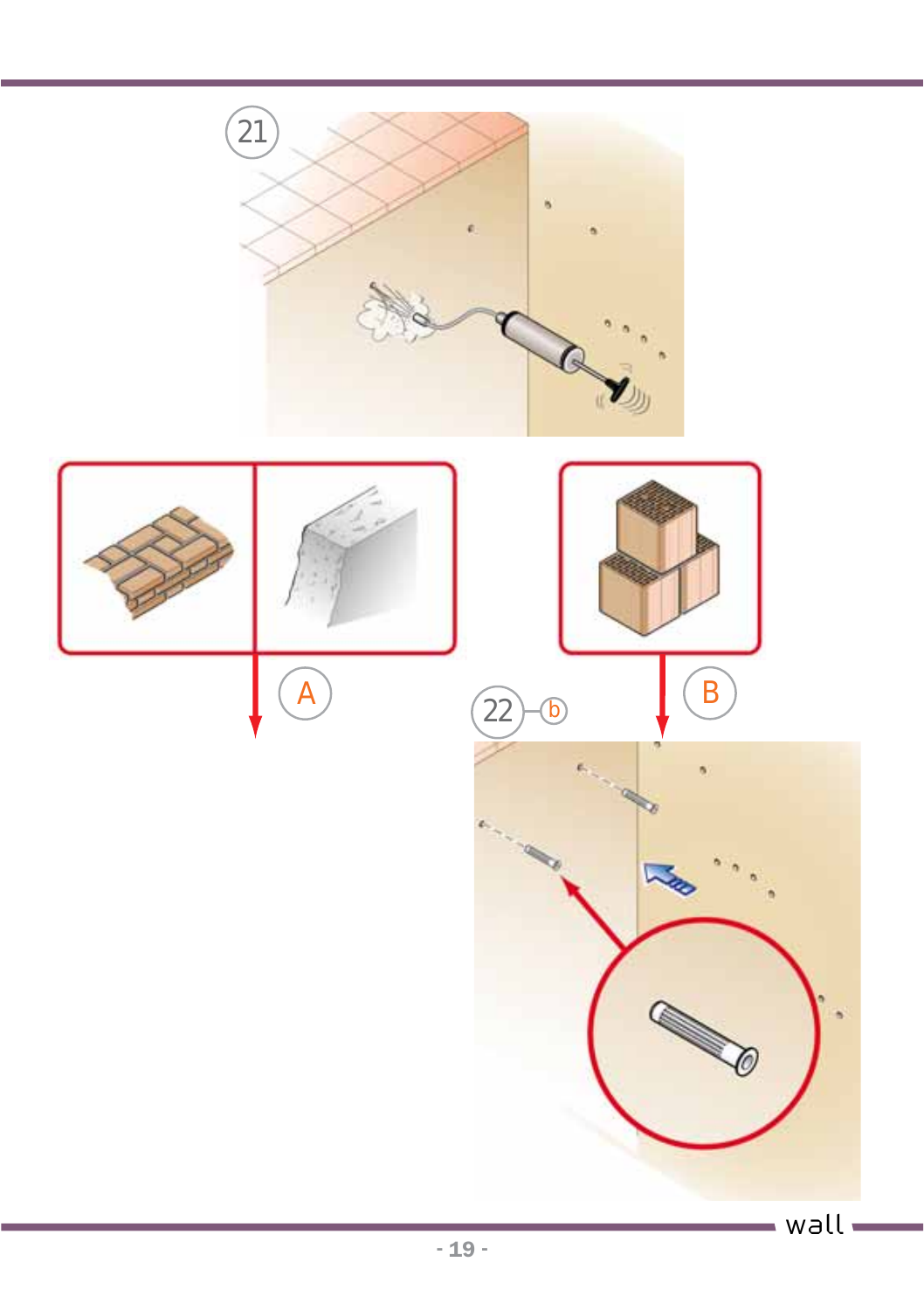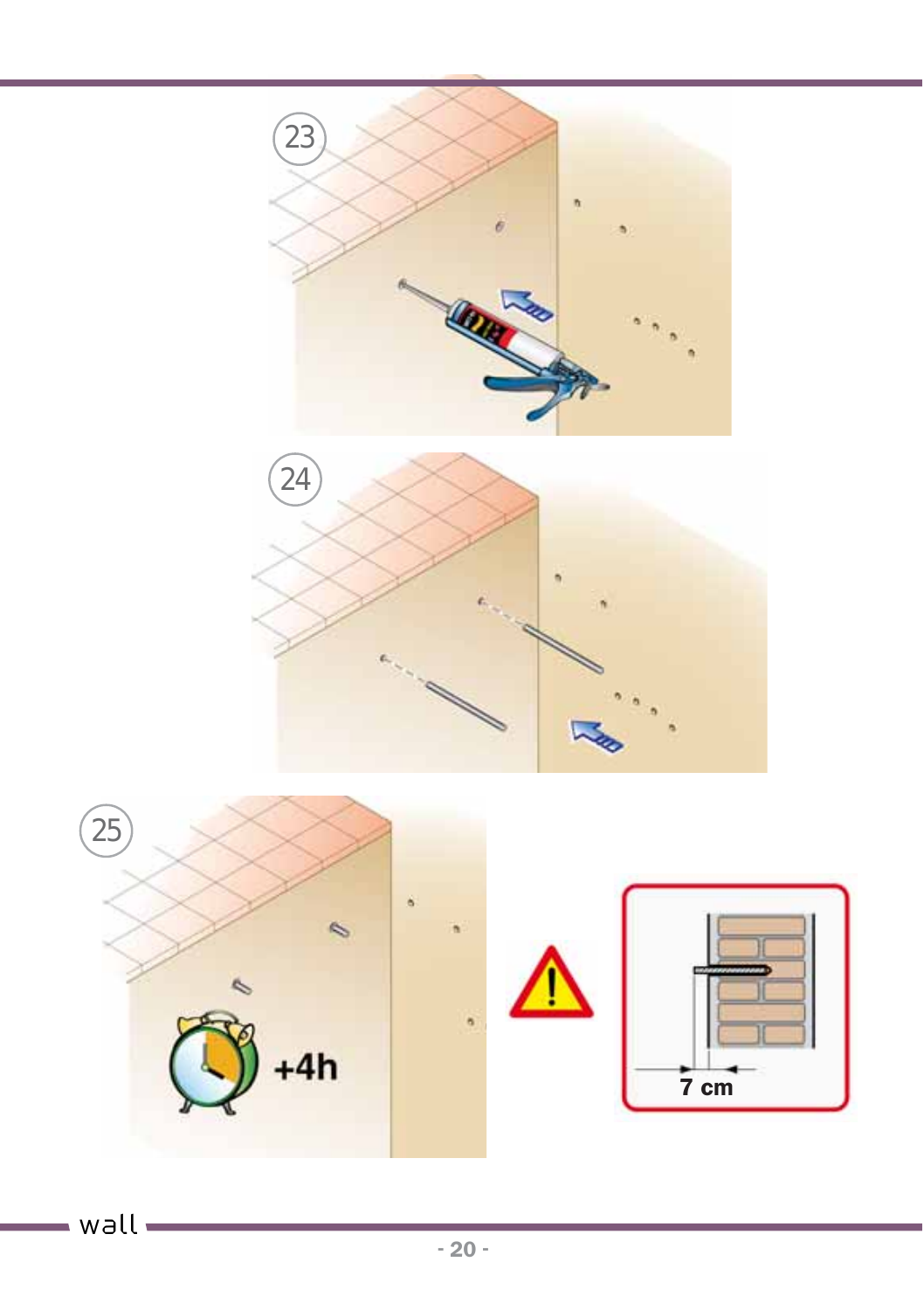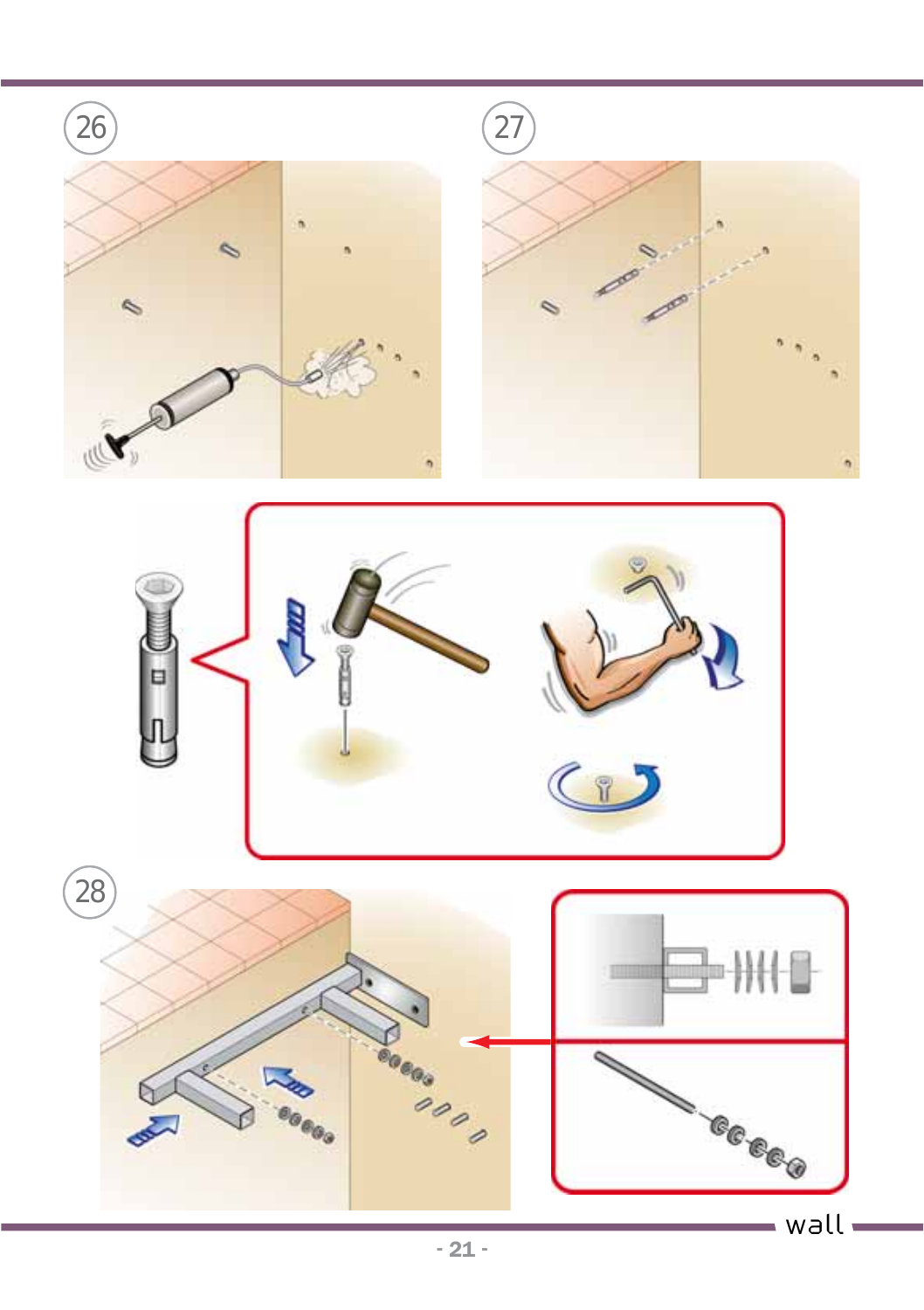









wall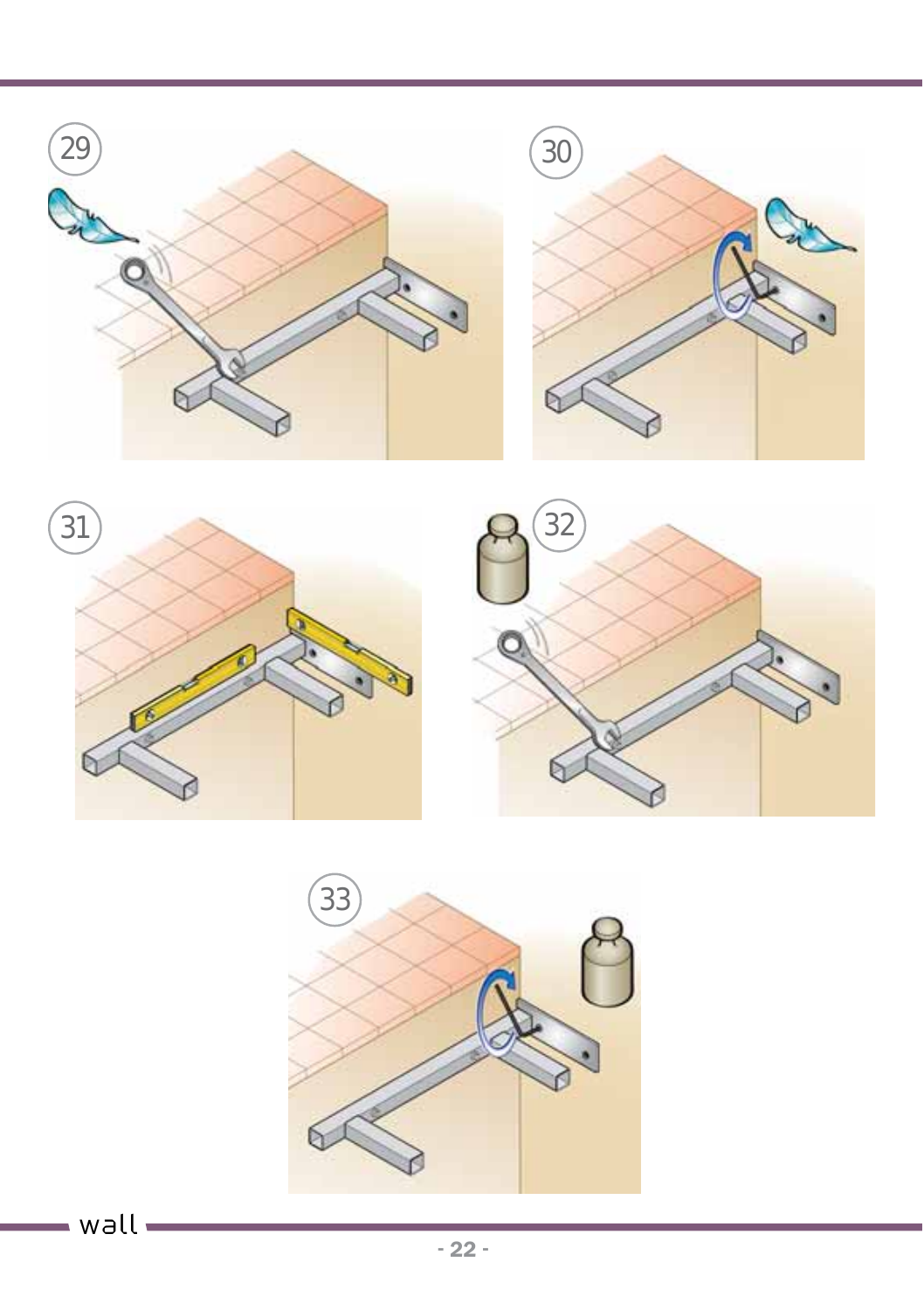

١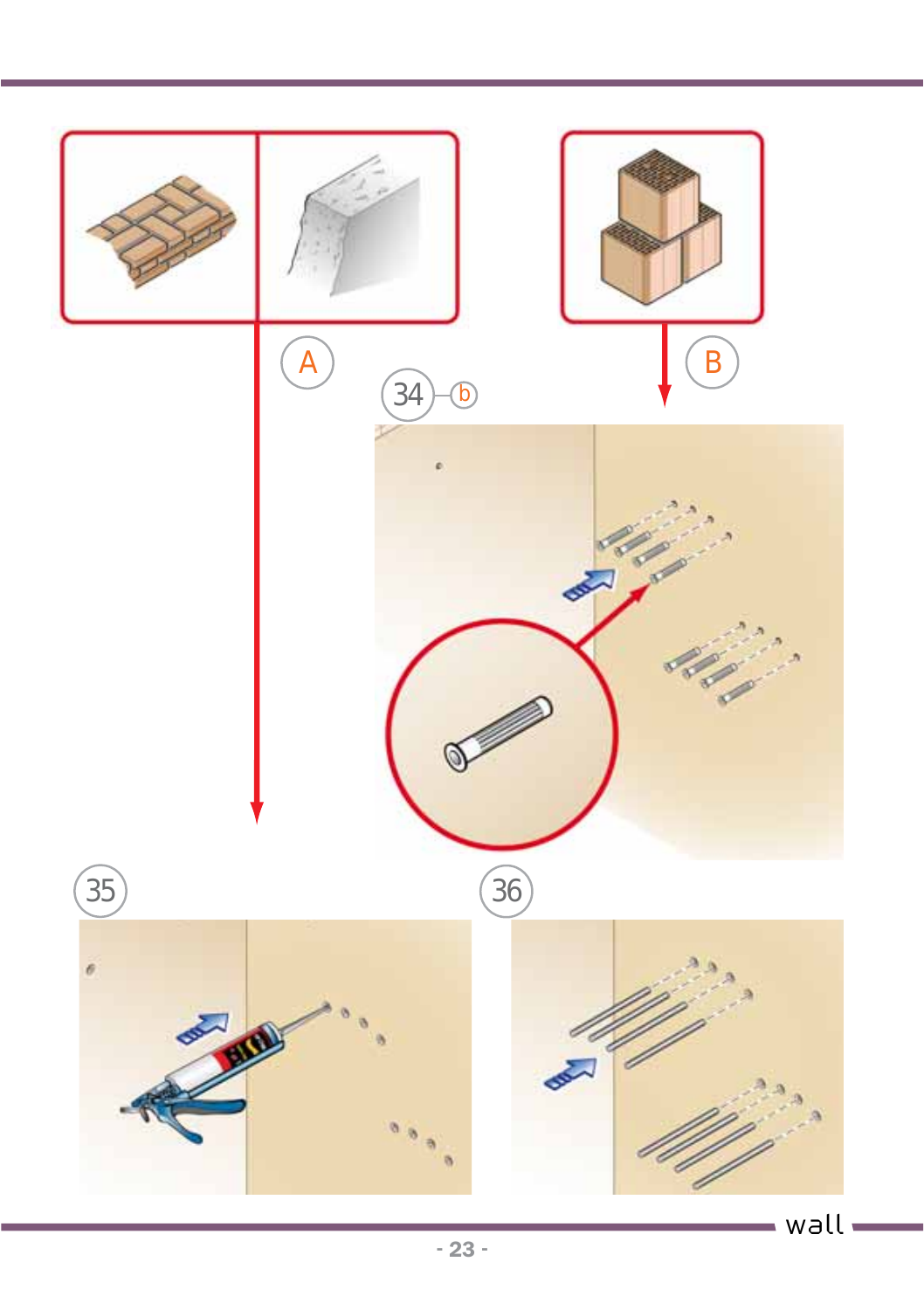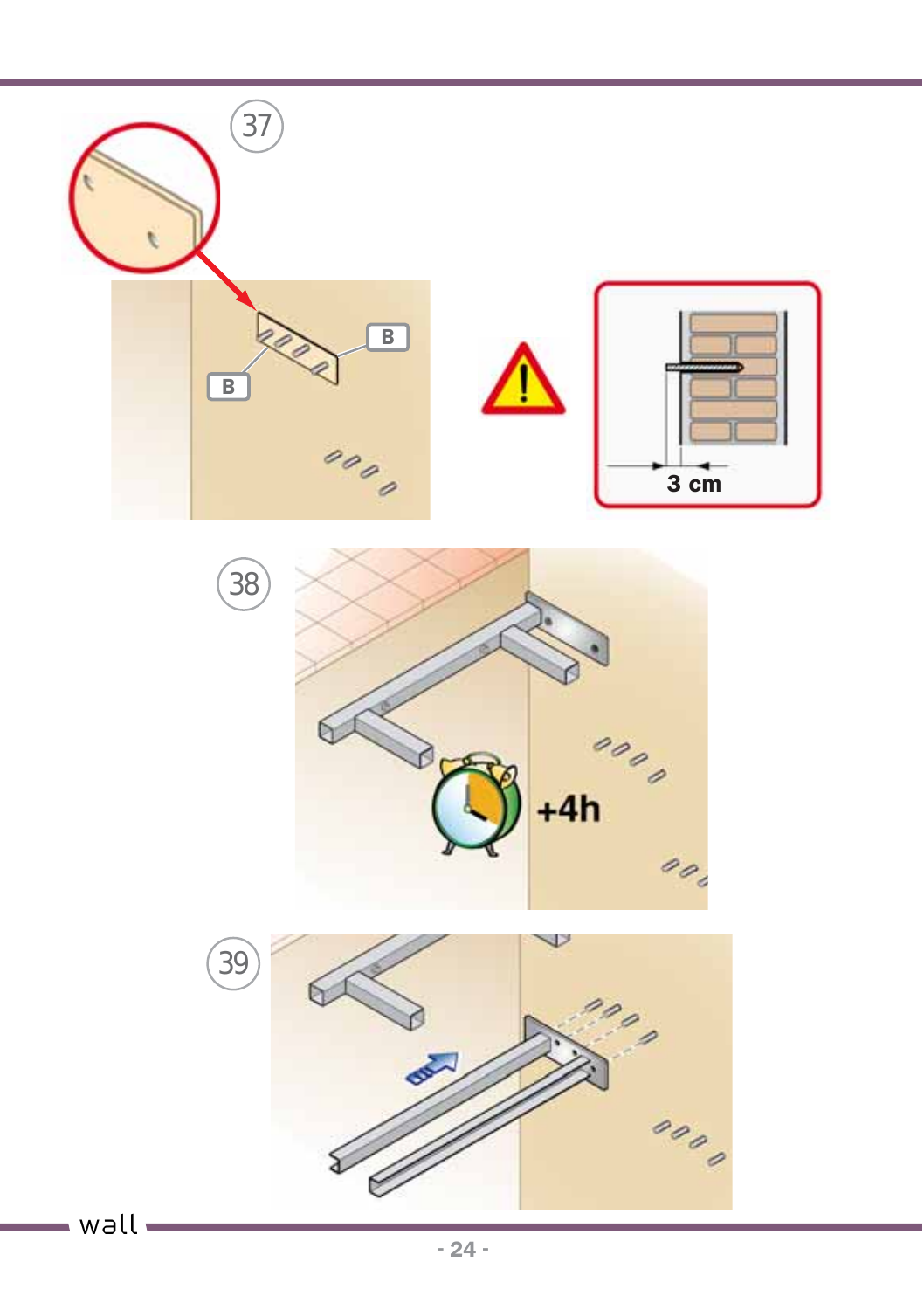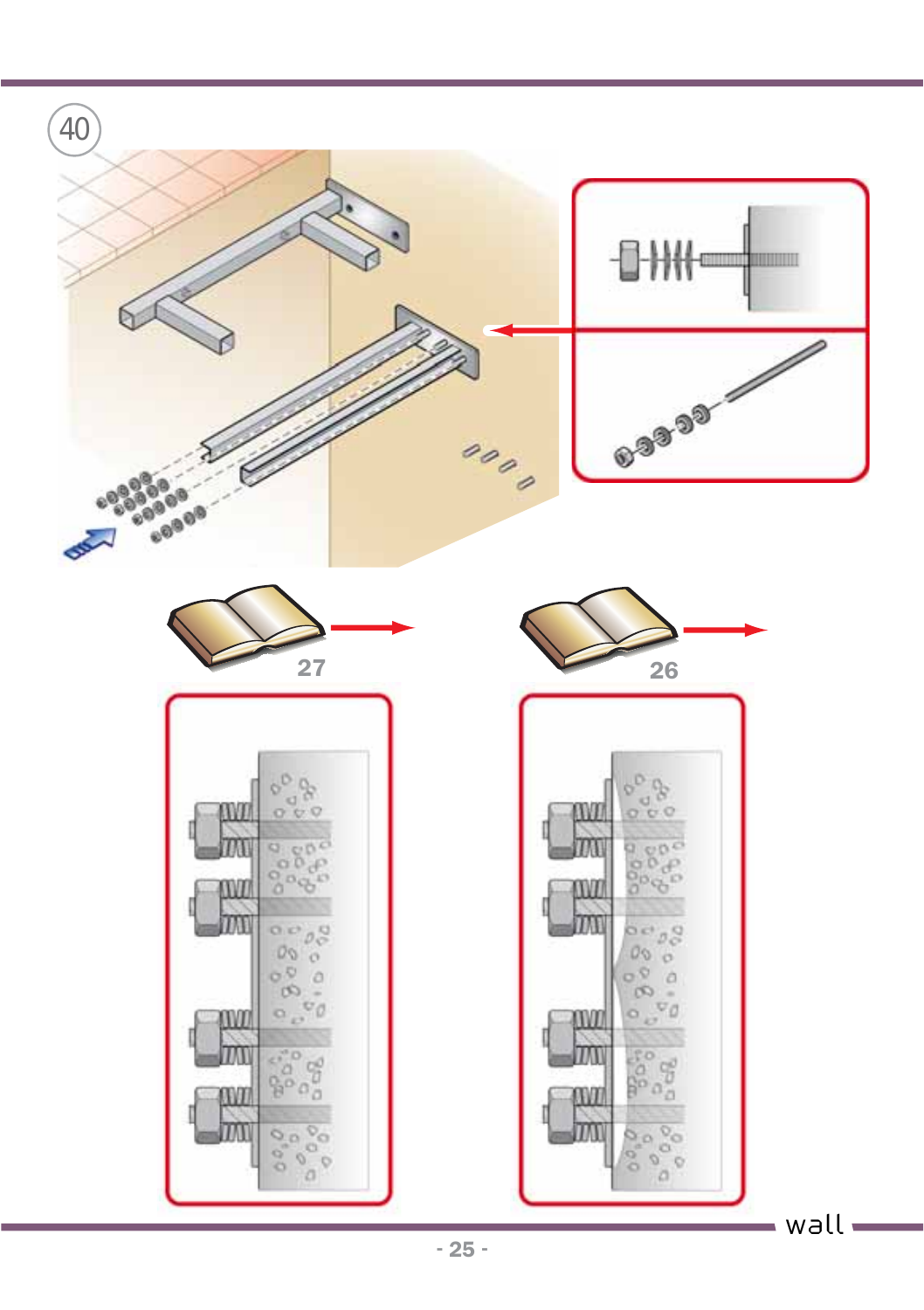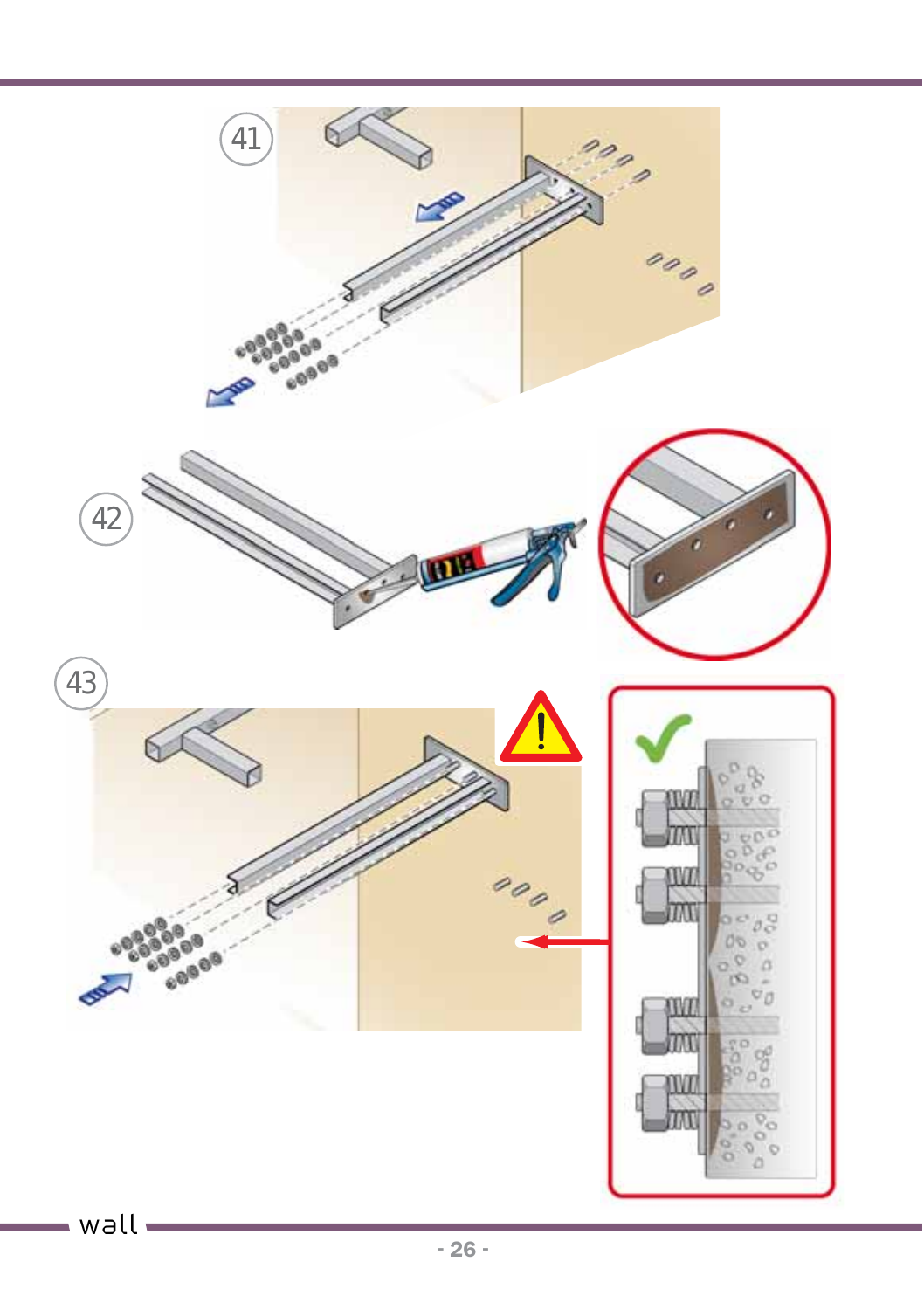

wall ·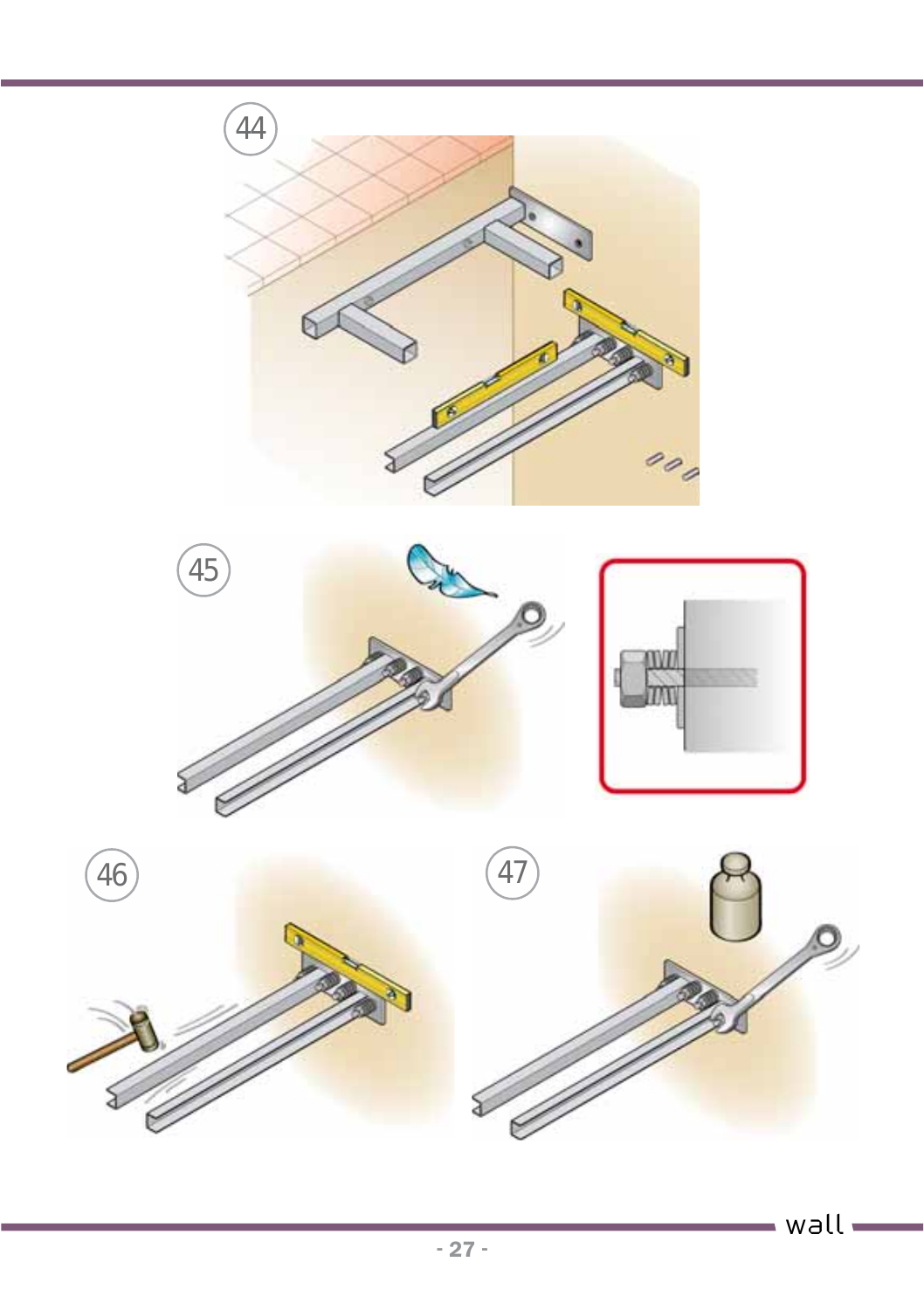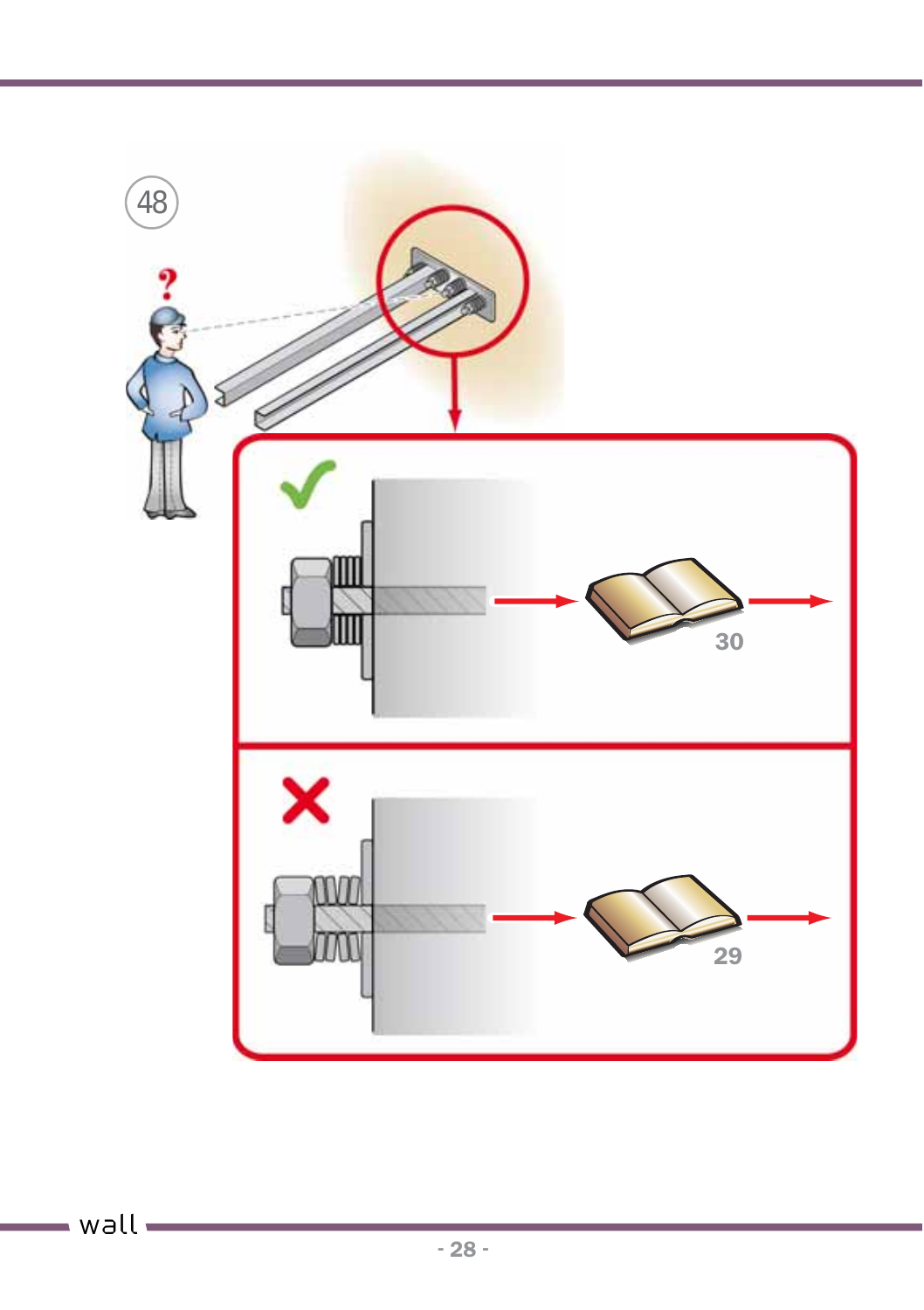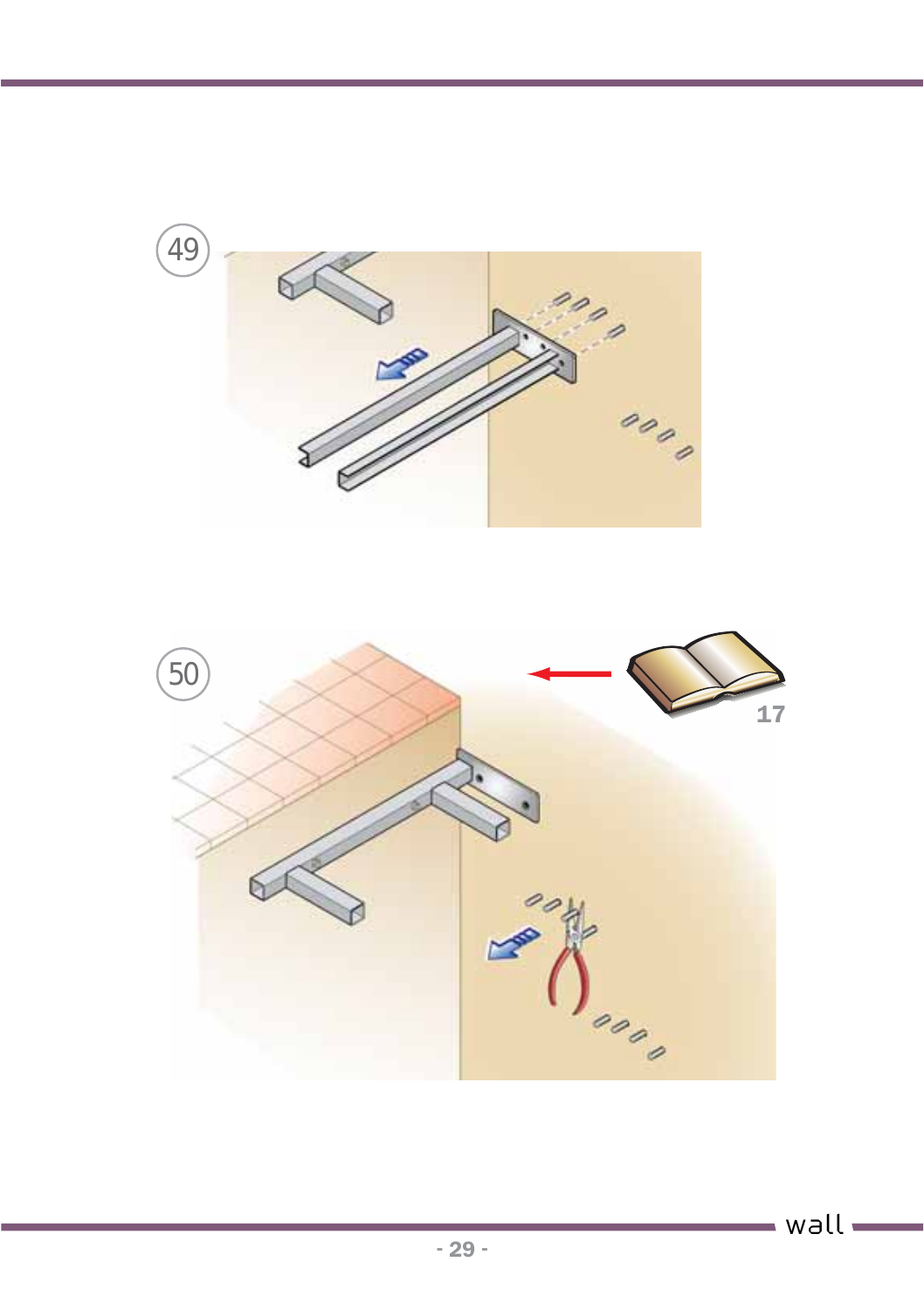



J.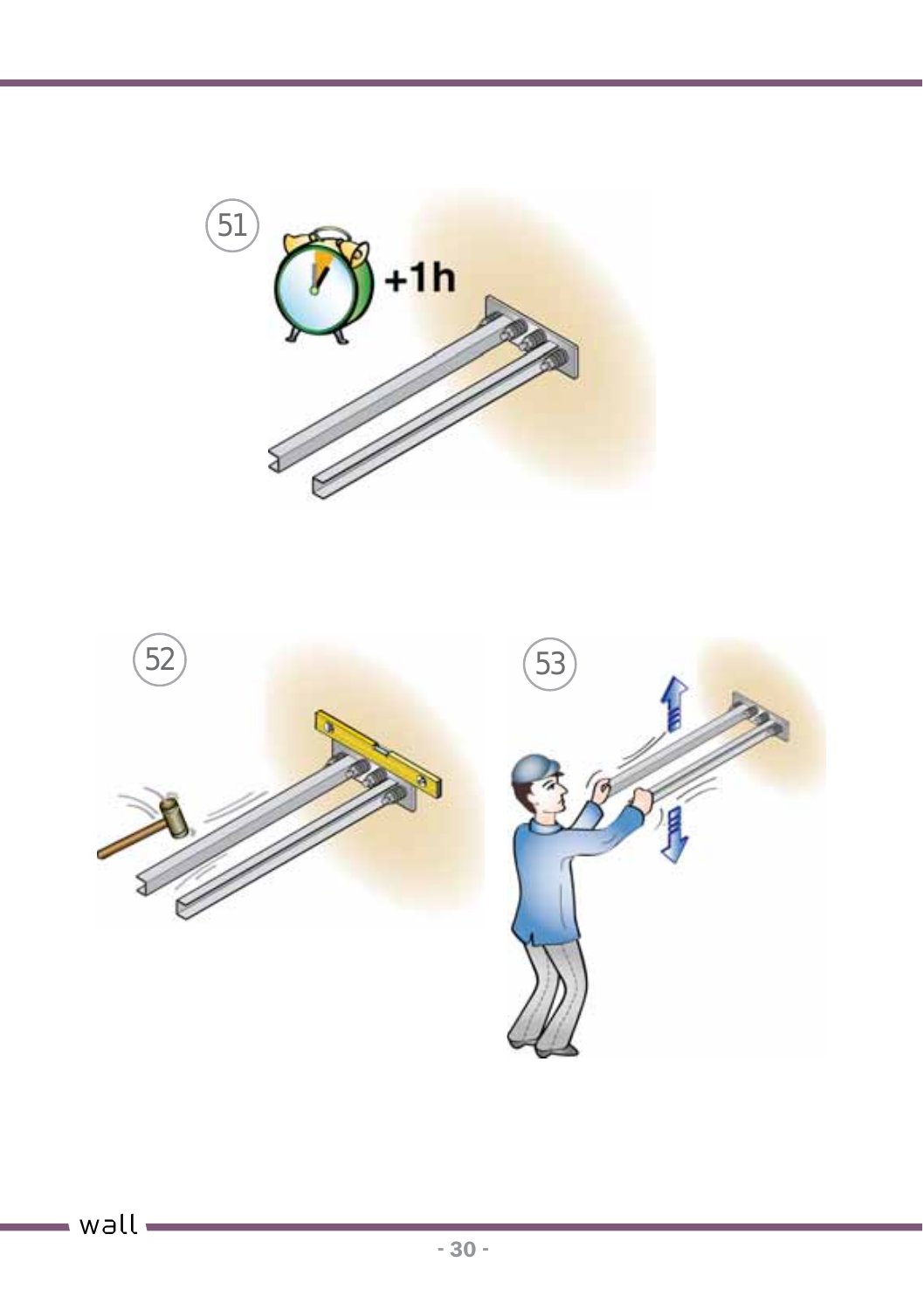



Ì,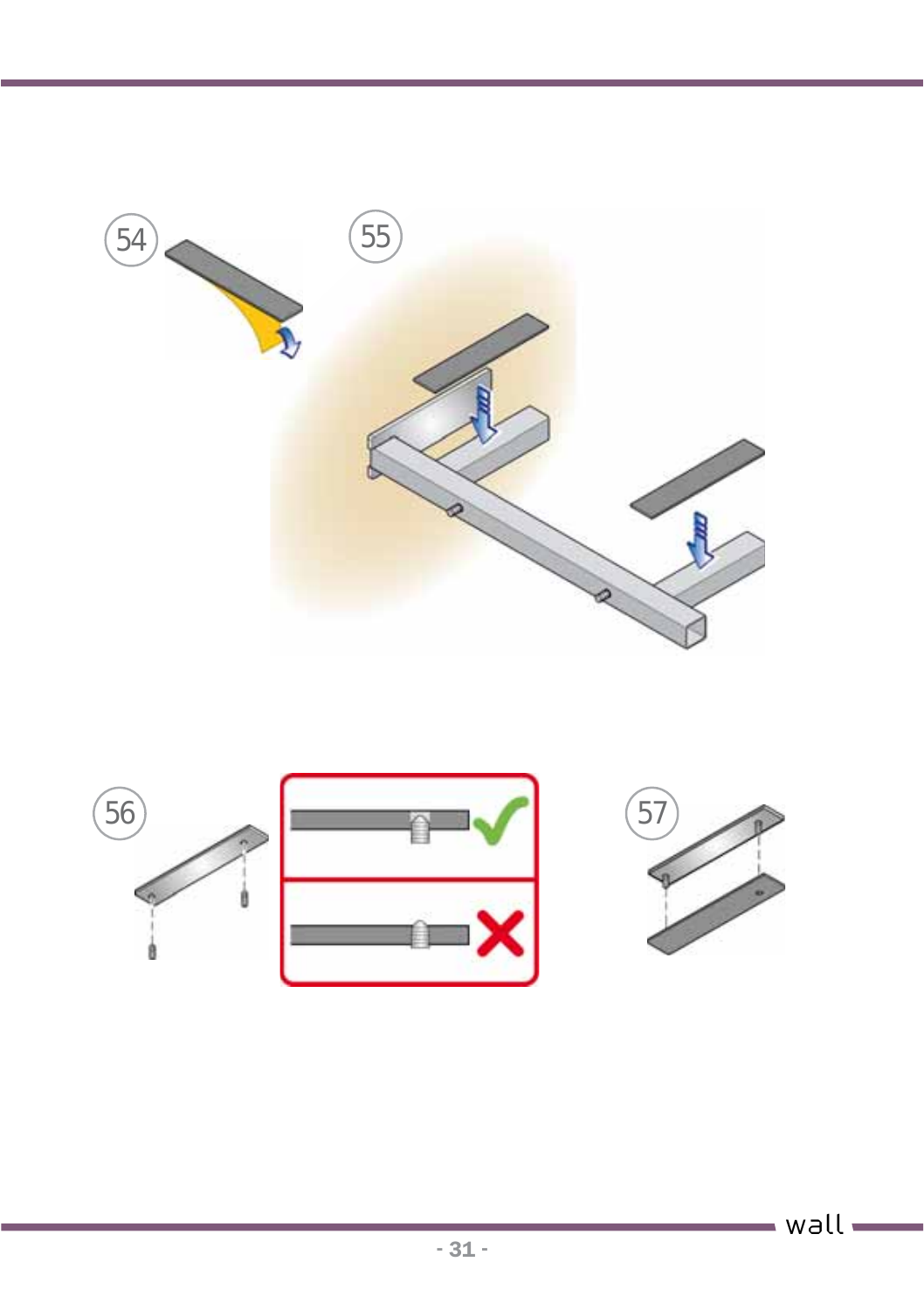

×. and a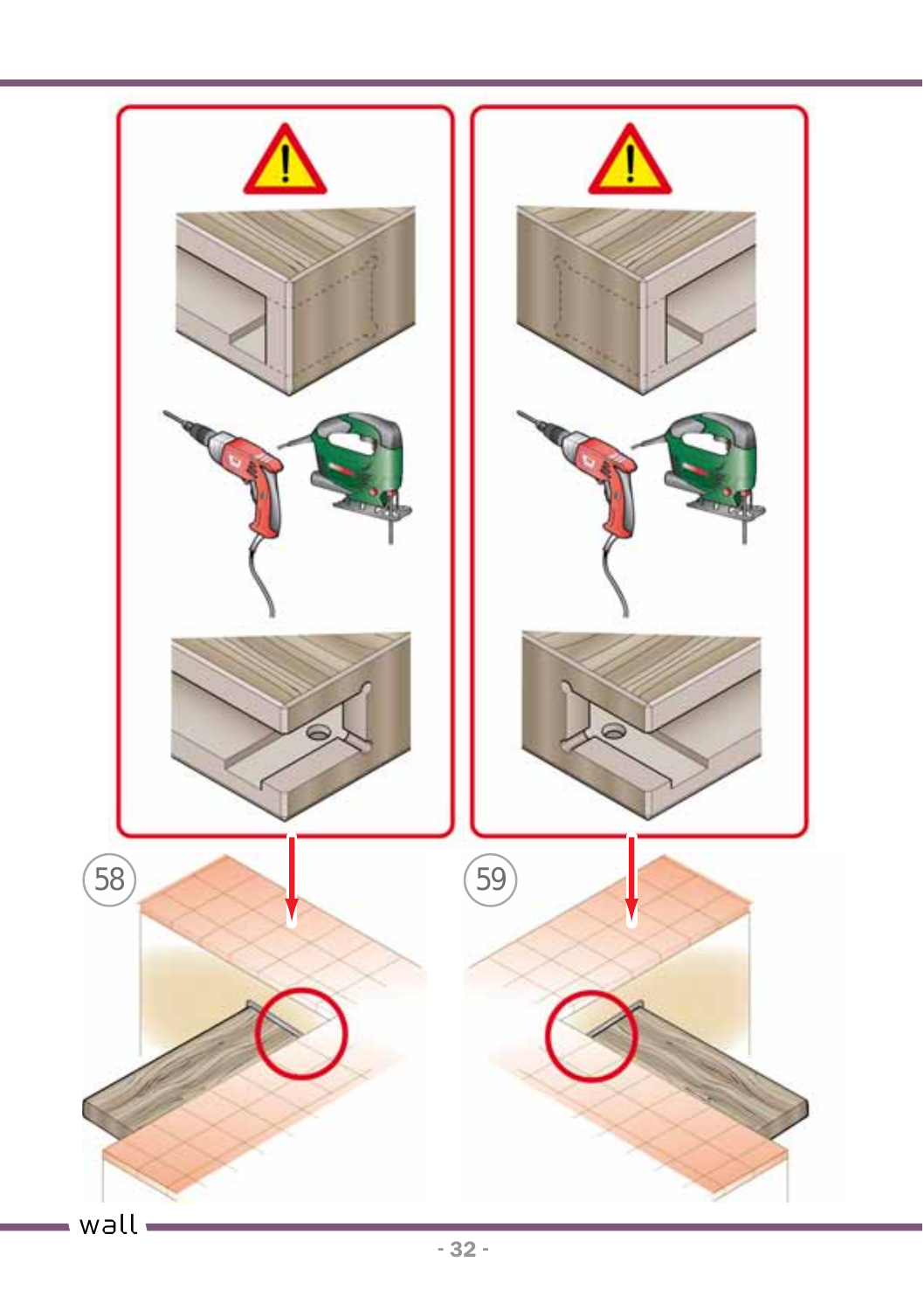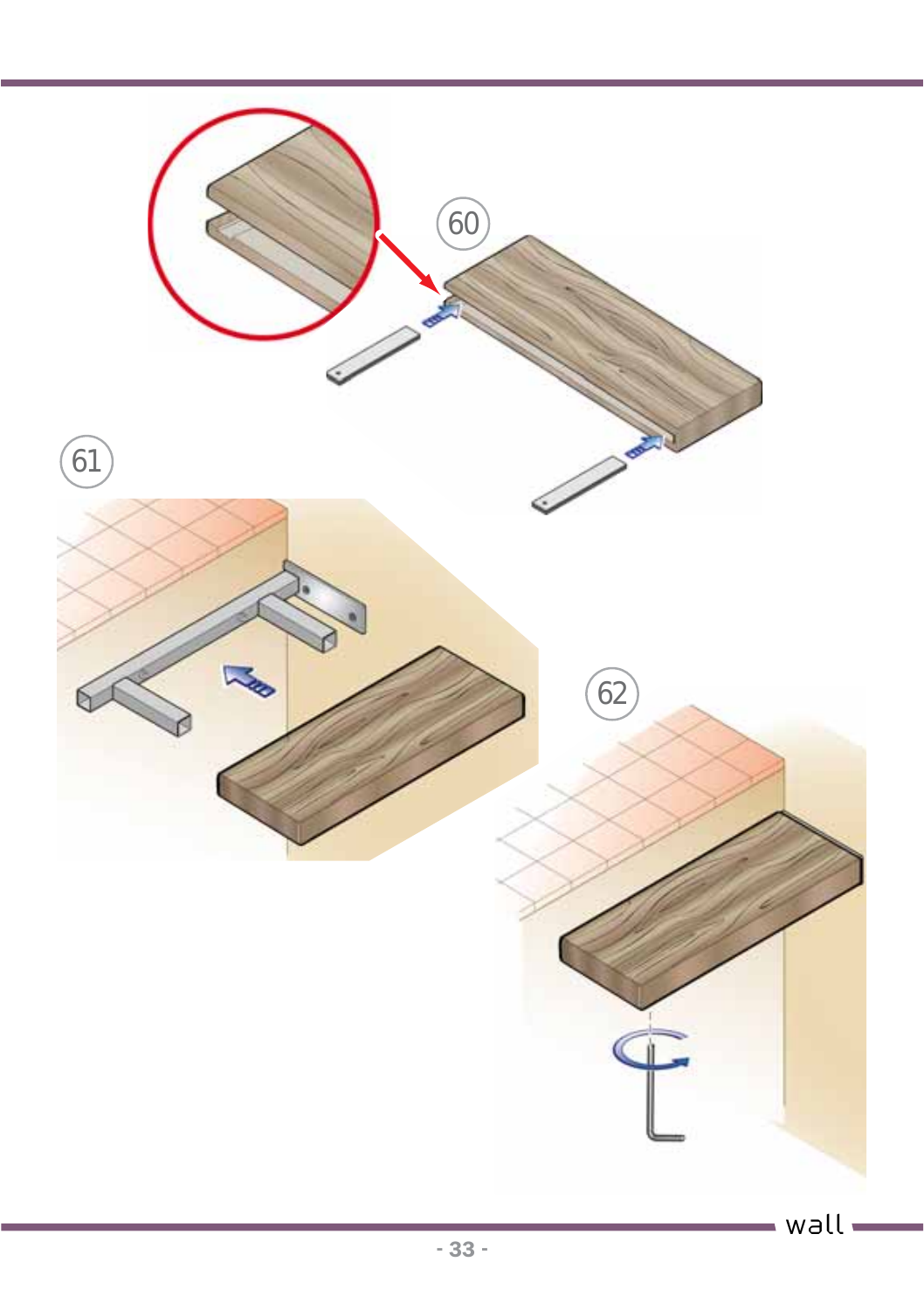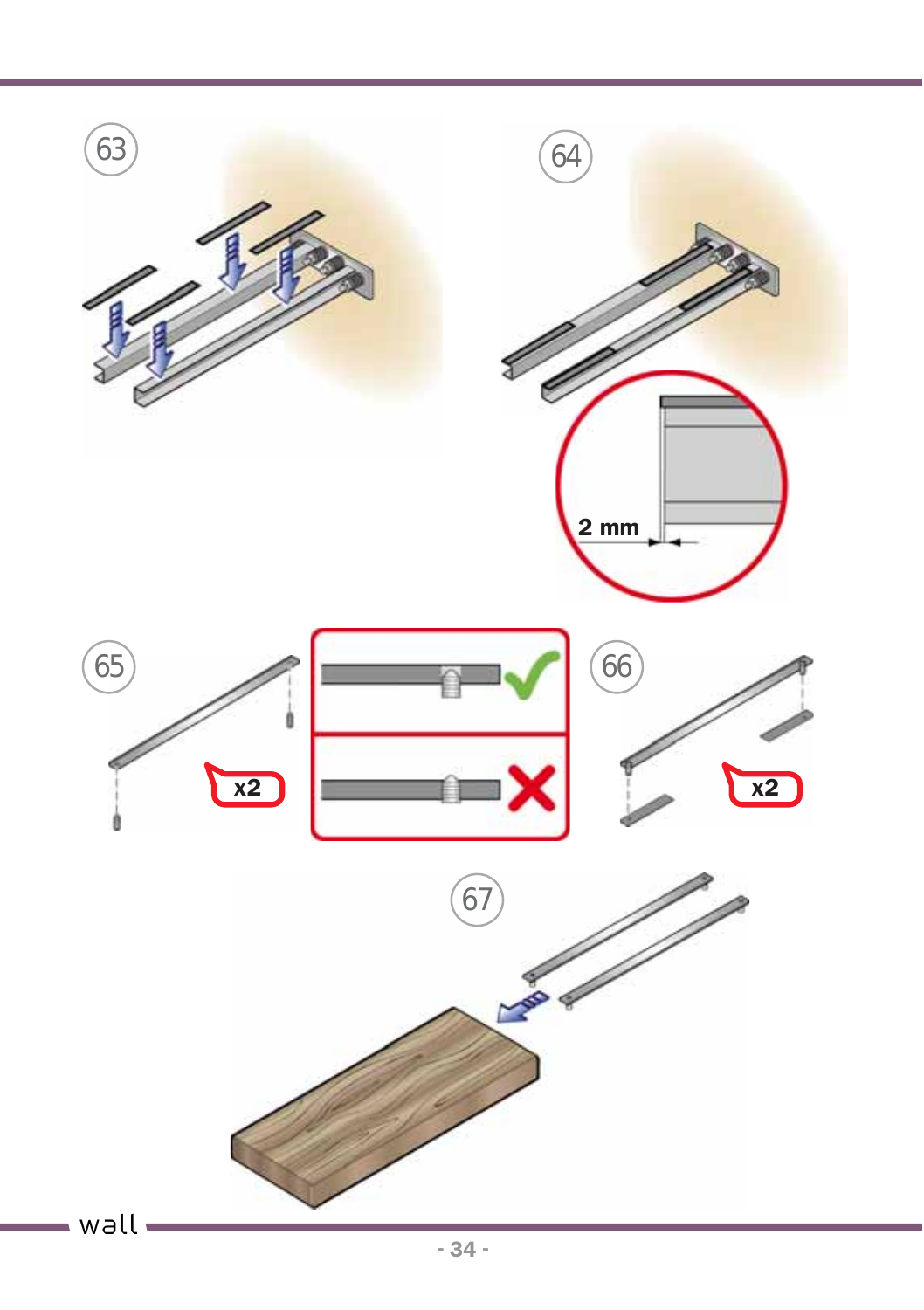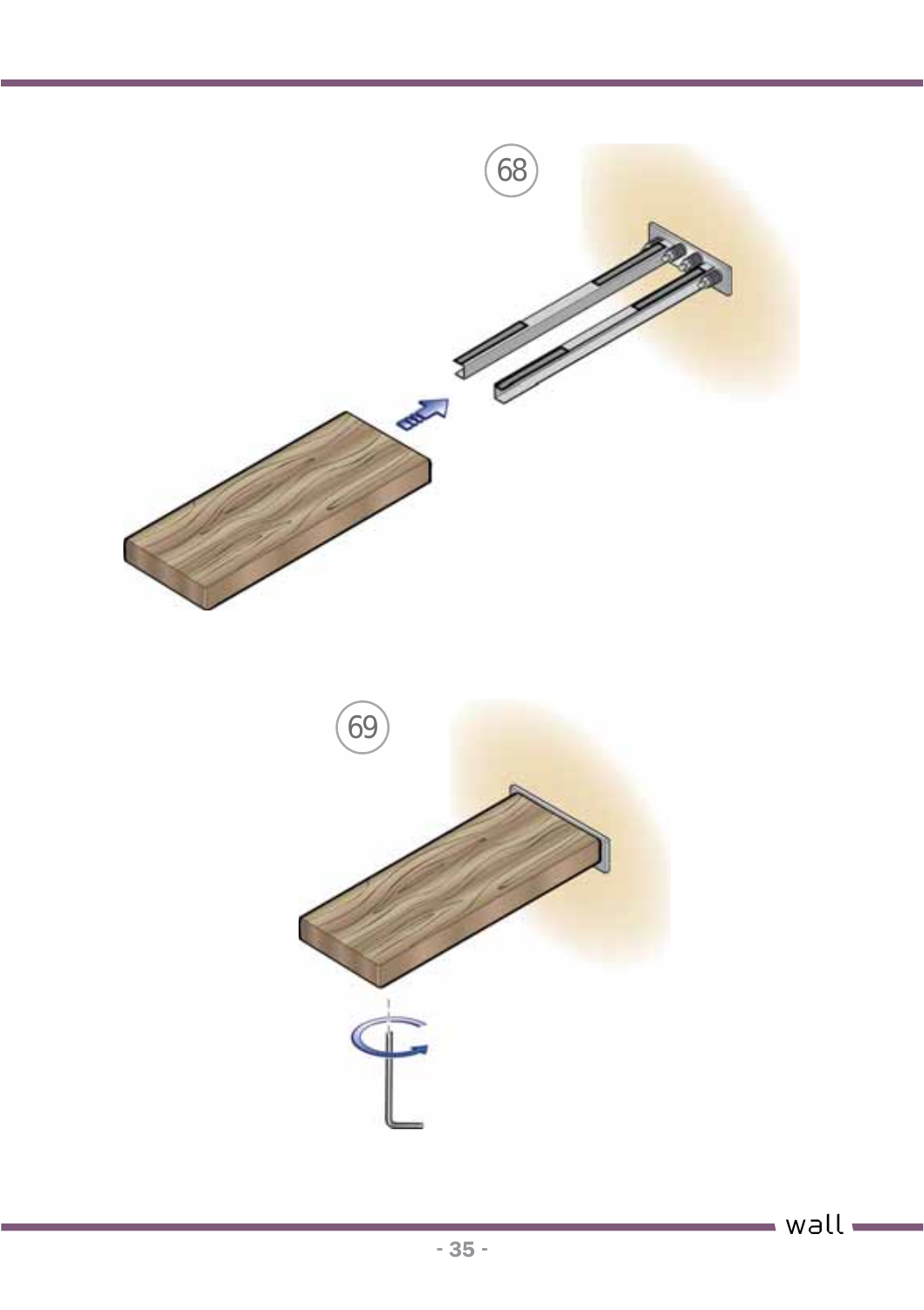

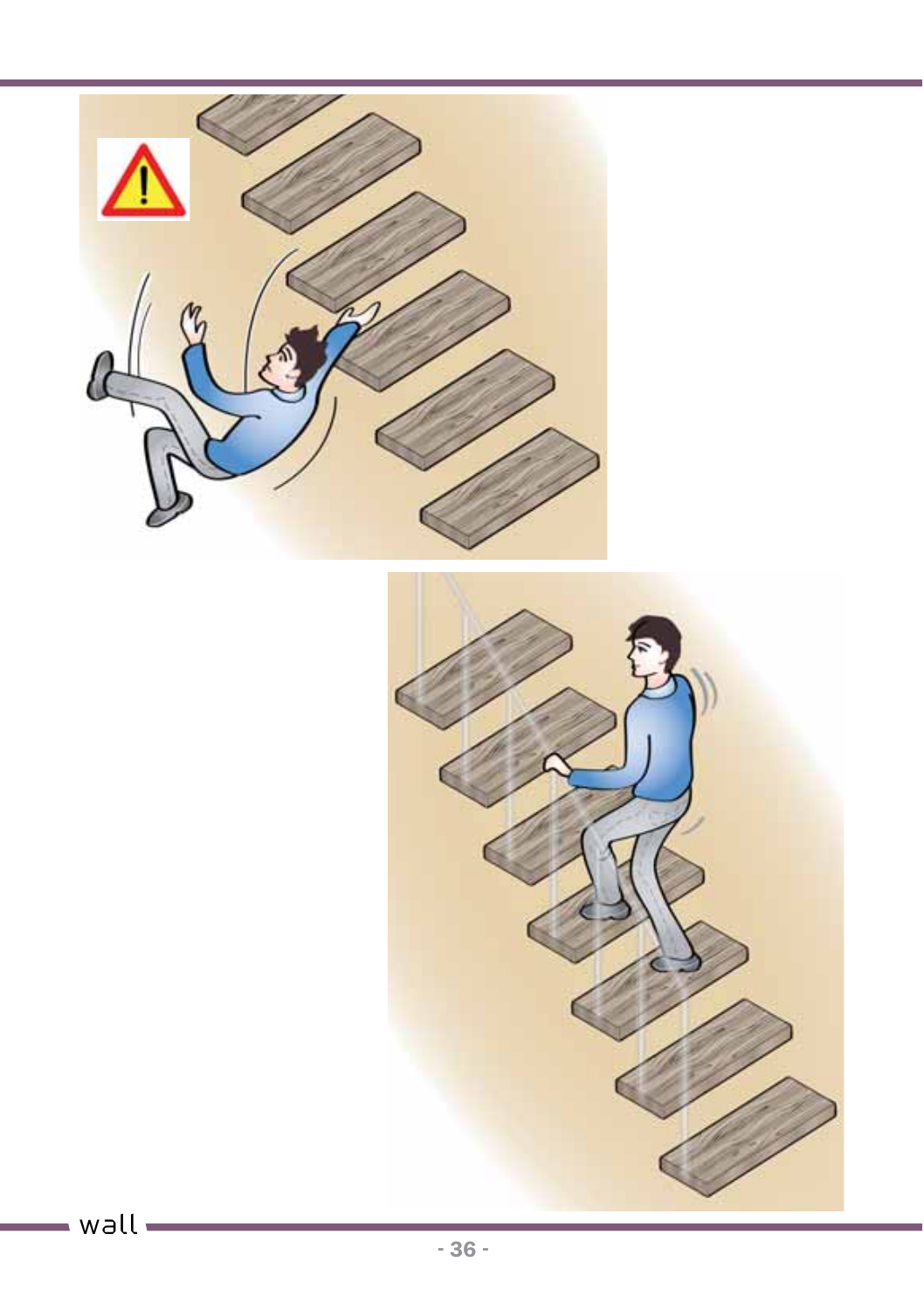

| Italiano          | DATI IDENTIFICATIVI DEL PRODOTTO     |
|-------------------|--------------------------------------|
| English           | PRODUCT DETAILS                      |
| <b>Deutsch</b>    | PRODUKTEIGENSCHAFTEN                 |
| <b>Español</b>    | DATOS DE IDENTIFICACIÓN DEL PRODUCTO |
| <b>Francais</b>   | DONNÉES D'IDENTIFICATION DU PRODUIT  |
| <b>Nederlands</b> | <b>IDENTIFICATIE VAN HET PRODUCT</b> |
| Svenska           | PRODUKT DETALJER                     |
| Dansk             | PRODUKTETS IDENTIFIKATIONSDATA       |
| Norsk             | PRODUKTINFORMASJON                   |
| Suomi             | TUOTTEEN TUNNISTETIEDOT              |
|                   |                                      |

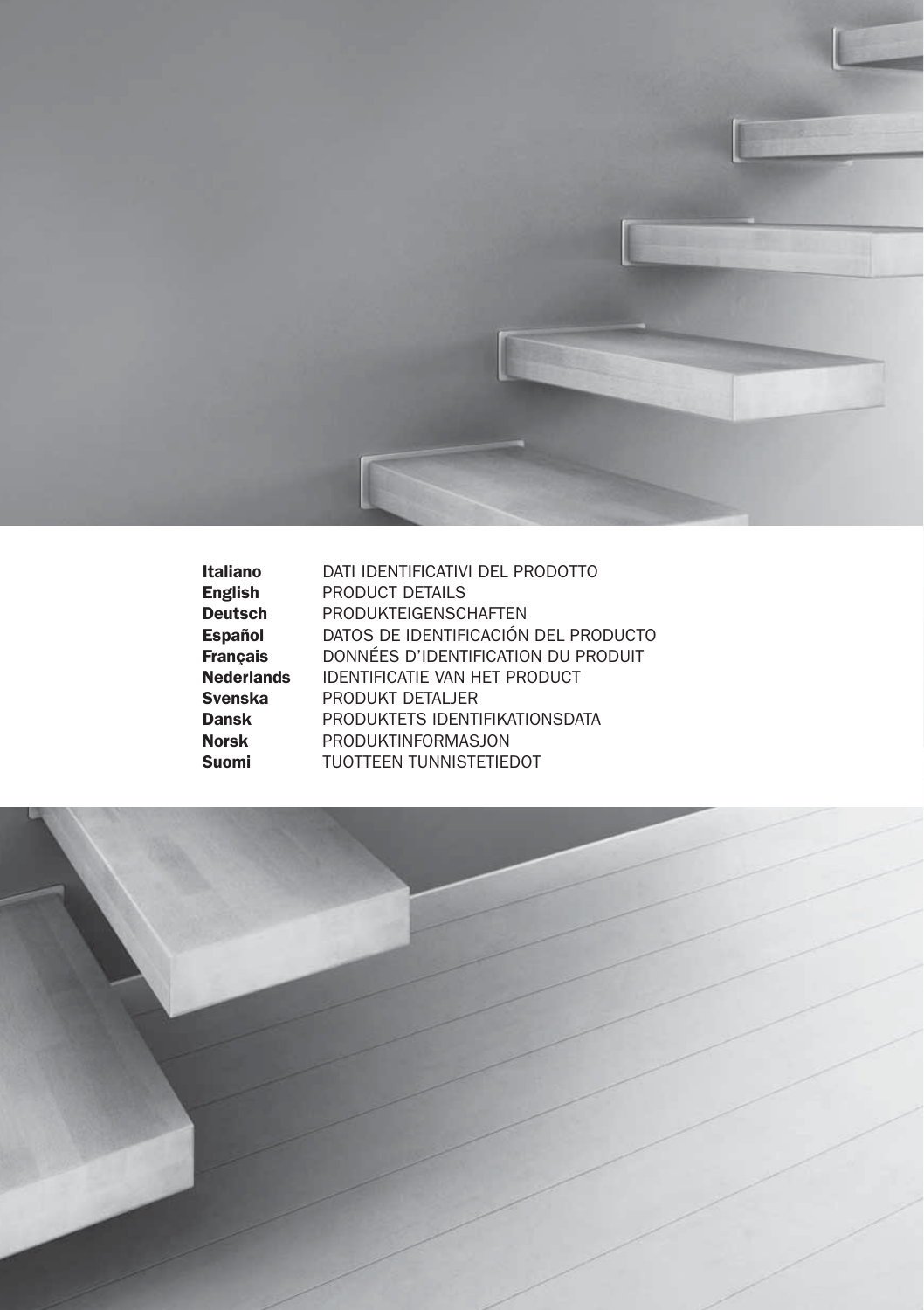EN 1991-1-1:2002 CEN/TS 15680:2007

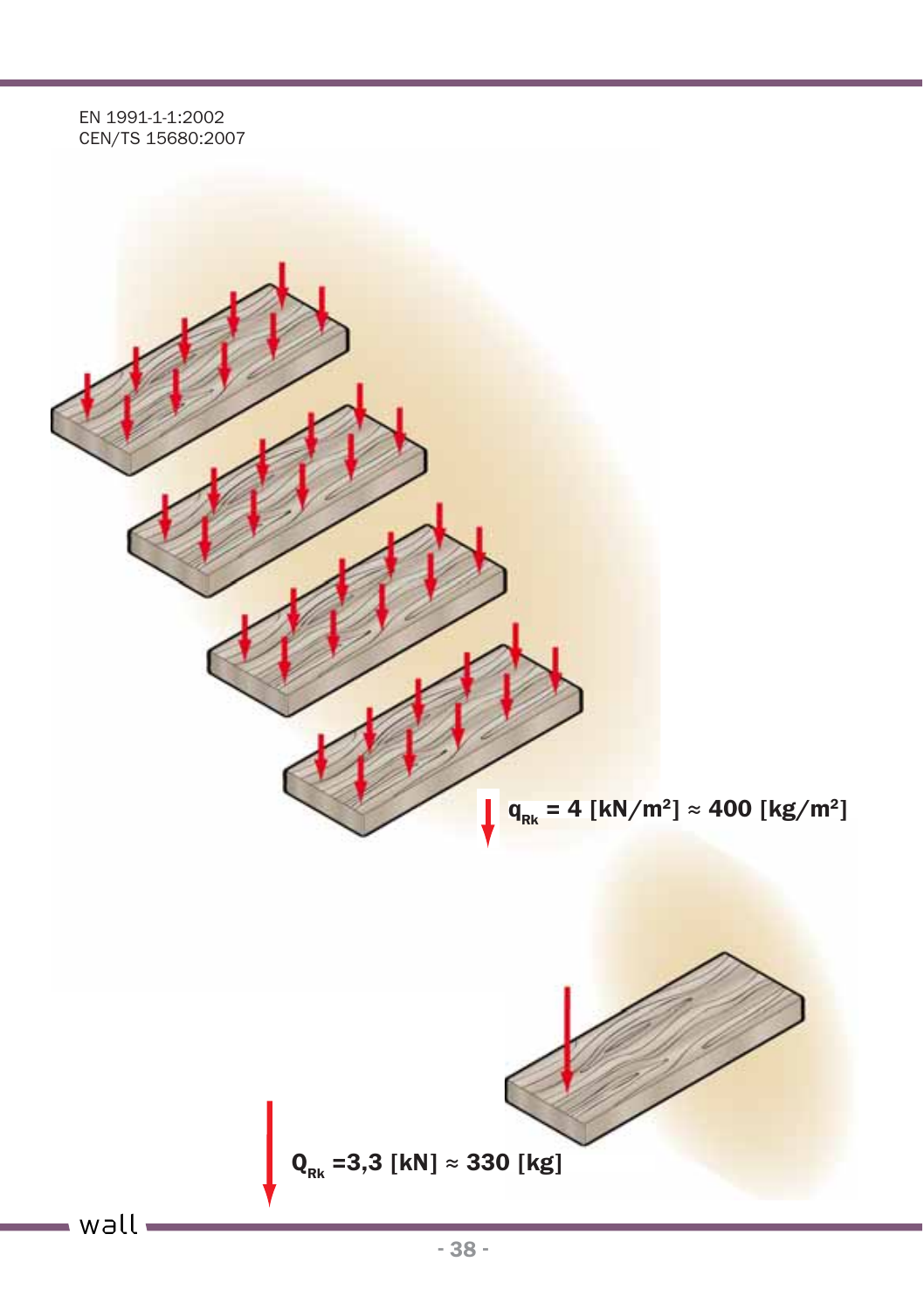# IT) dati identificativi del prodotto

denominazione commerciale: WALL tipologia: gradino rettilineo da fissare a parete con struttura interna portante

# materiali impiegati

# descrizione

gradino (1) autoportante con incavo interno materiali

struttura interna (2): acciaio Fe 360

struttura esterna (1): massello di faggio

# finitura

struttura interna (2): verniciatura a forno con polveri epossidiche

struttura esterna (1): tinta all'acqua

fondo e finitura all'acqua

# PULIZIA E MANUTENZIONE OGGLIGATORIA

Si raccomanda di eseguire la pulizia dei gradini alla prima comparsa di macchie di sporco e depositi di polvere e periodicamente almeno ogni 6 mesi con panno morbido inumidito in acqua e detergenti specifici non abrasivi ed aggressivi. Pulire ed asciugare accuratamente dopo il lavaggio con un panno in microfibra al fine di eliminare gli aloni del calcare presente nell'acqua.

Dopo circa 12 mesi dalla data di installazione, controllare il serraggio della viteria dei vari componenti. Al verificarsi di qualsiasi minimo malfunzionamento è obbligatorio effettuare una manutenzione straordinaria, da eseguire subito e a regola d'arte.

# PRECAUZIONI D'USO

Evitare usi impropri e non consoni al prodotto. Eventuali manomissioni o installazioni non rispondenti alle istruzioni del produttore possono inficiare le conformità prestabilite del prodotto.

# EN) product details trade name: WALL

type: straight tread to be fastened to a wall with an internal load-bearing structure

# used materials

#### description self-supporting tread with internal groove  $(1)$ materials internal structure (2): Fe 360 steel external structure  $(1)$ : solid beech finishing internal structure (2): epoxy powder coated in furnace external structure (1): water-based paint water-based primer and finish

# **OBLIGATORY CLEANING AND MAINTENANCE**

Clean the treads as soon as dirt spots and dust deposits appear and at least every 6 months using a soft cloth moistened with water and specific non-abrasive and non-aggressive detergents.

After cleaning, thoroughly dry the surfaces with a microfibre cloth to remove the haloes that form because of the limestone in the water.

Approximately 12 months from the date of installation, check tightness of the screws of the various components.

should even the smallest malfunction occur, it is obligatory to immediately and professionally carry out extraordinary maintenance.

# USE PRECAUTION

Avoid any improper use that is not in accordance with the product. Possible violations or installations which don't comply with the providers instructions can invalidate the agreed product conformities.

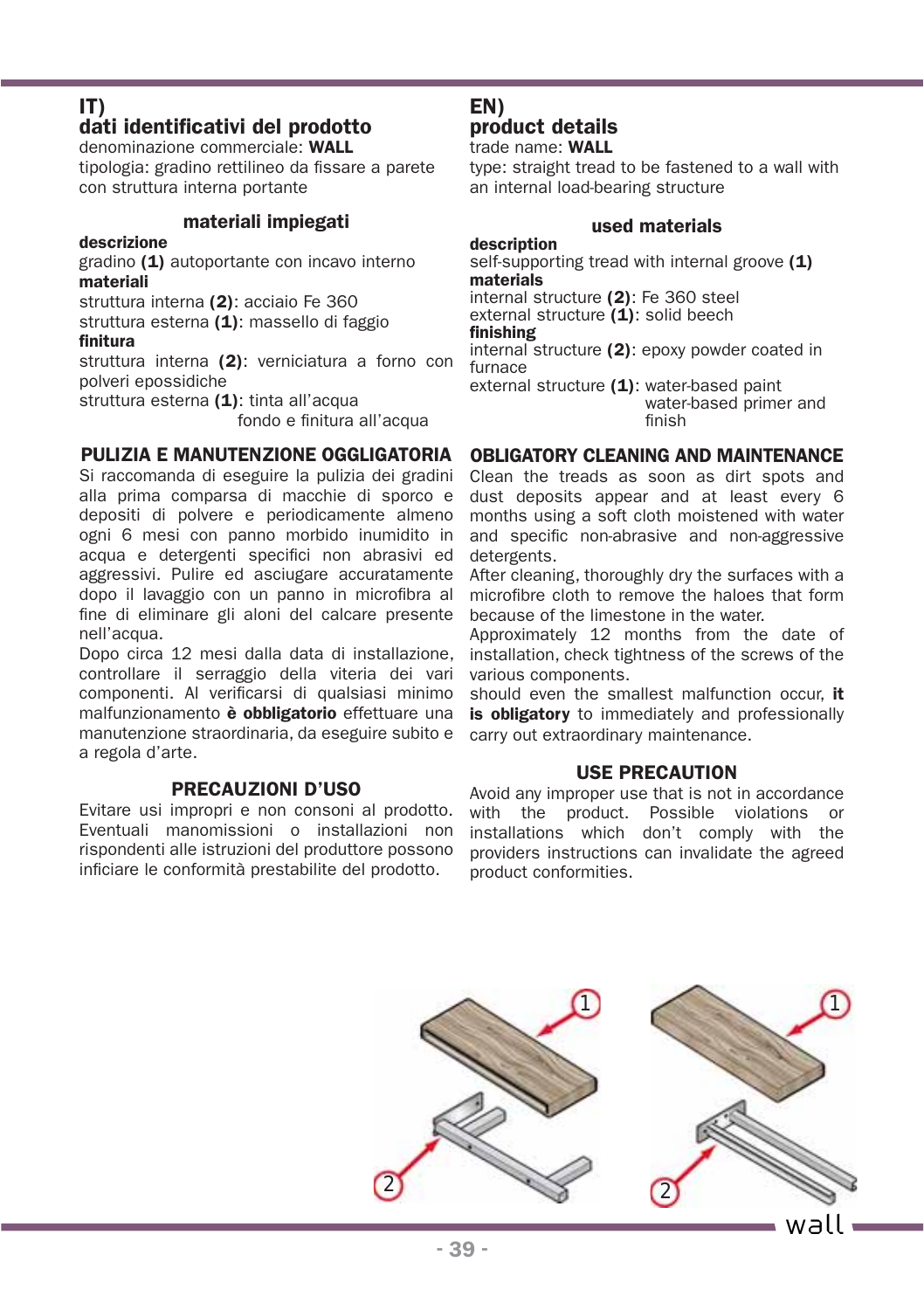# DE) Produkteigenschaften

Handelsbezeichnung: WALL Typ: gerade Stufe, die an einer Wand mit einer tragenden Innenstruktur befestigt wird

# verwendete Materialien

# **Beschreibung**

selbsttragende Stufe mit Inneneinkerbung (1) Materialien

Innenstruktur (2): Stahl Fe 360

Außenstruktur (1): massive Buche

### Ausführung

Innenstruktur (2): Ofenlackierung mit Epoxydharzpulver

Außenstruktur (1): Farbe auf Wasserbasis Grundierung und Oberflächenausführung auf **Wasserhasis** 

# REINIGUNG UND VORGESCHRIEBENE INSTANDHALTUNG

Die Stufen sofort reinigen wenn Schmutzflecken und Staubansammlungen entstehen und sie mindestens alle 6 Monate mit einem weichen, mit Wasser und einem spezifischen, weder scheuernden, noch aggressiven Reinigungsmittel befeuchteten Lappen abzuwischen.<br>Nach der Feuchtreinigung mit

Feuchtreinigung mit einem Mikrofasertuch sorgfältig nachtrocknen, um die Schlierenbildung durch kalkhaltiges Wasser zu vermeiden.

12 Monate nach der Montage das Anzugsmoment der Schrauben der verschiedenen Komponenten kontrollieren.<br>Bei Auftreten

Bei Auftreten einer noch so geringen Funktionsstörung muss unbedingt sofort eine fachgerechte außerordentliche Instandhaltung durchgeführt werden.

# VORSICHTSMAßNAHMEN FÜR DIE ANWENDUNG

Die falsche und unangemessene Verwendung des Produkts vermeiden. Eventuelle Beschädigungen oder nicht der Montageanleitung des Herstellers gemässe Einrichtungen können die vorgegebene Produktkonformität für ungültig erklären.

# ES) datos de identificación del producto

denominación comercial: WALL

tipología: peldaño rectilíneo para fijar en pared con estructura interna portante

# materiales empleados

# descripción

peldaño autoportante con cavidad interna (1) materiales

estructura interna (2): acero Fe 360

estructura externa  $(1)$ : madera maciza de haya acabado

estructura interna (2): barnizado al horno con polvos epoxídicos estructura externa (1): barniz al agua

fondo y acabado al agua

# LIMPIEZA Y MANTENIMIENTO OBLIGATORIO

Limpiar los peldaños la primera vez que aparezcan manchas de suciedad y depósitos de polvo, y periódicamente cada 6 meses con un paño suave humedecido con agua y detergentes específicos no abrasivos ni agresivos. Limpiar y secar a fondo después del lavado con un paño de microfibra a fin de eliminar las manchas de cal del agua.

Aproximadamente 12 meses después de la fecha de instalación, comprobar el apriete de los tornillos de los distintos componentes.<br>Si se produce el más mínimo

se produce el más mínimo fallo de funcionamiento **es obligatorio** realizar un<br>mantenimiento extraordinario, que deberá extraordinario, efectuarse inmediatamente y a regla de arte.

# PRECAUCIONES DE USO

Evitar usos impropios y no conformes con el producto. Eventuales manipulaciones o instalaciones que no cumplan con las instrucciones del fabricante pueden menoscabar las cualidades certificadas en las pruebas de conformidad a las que previamente fue sometido el producto.

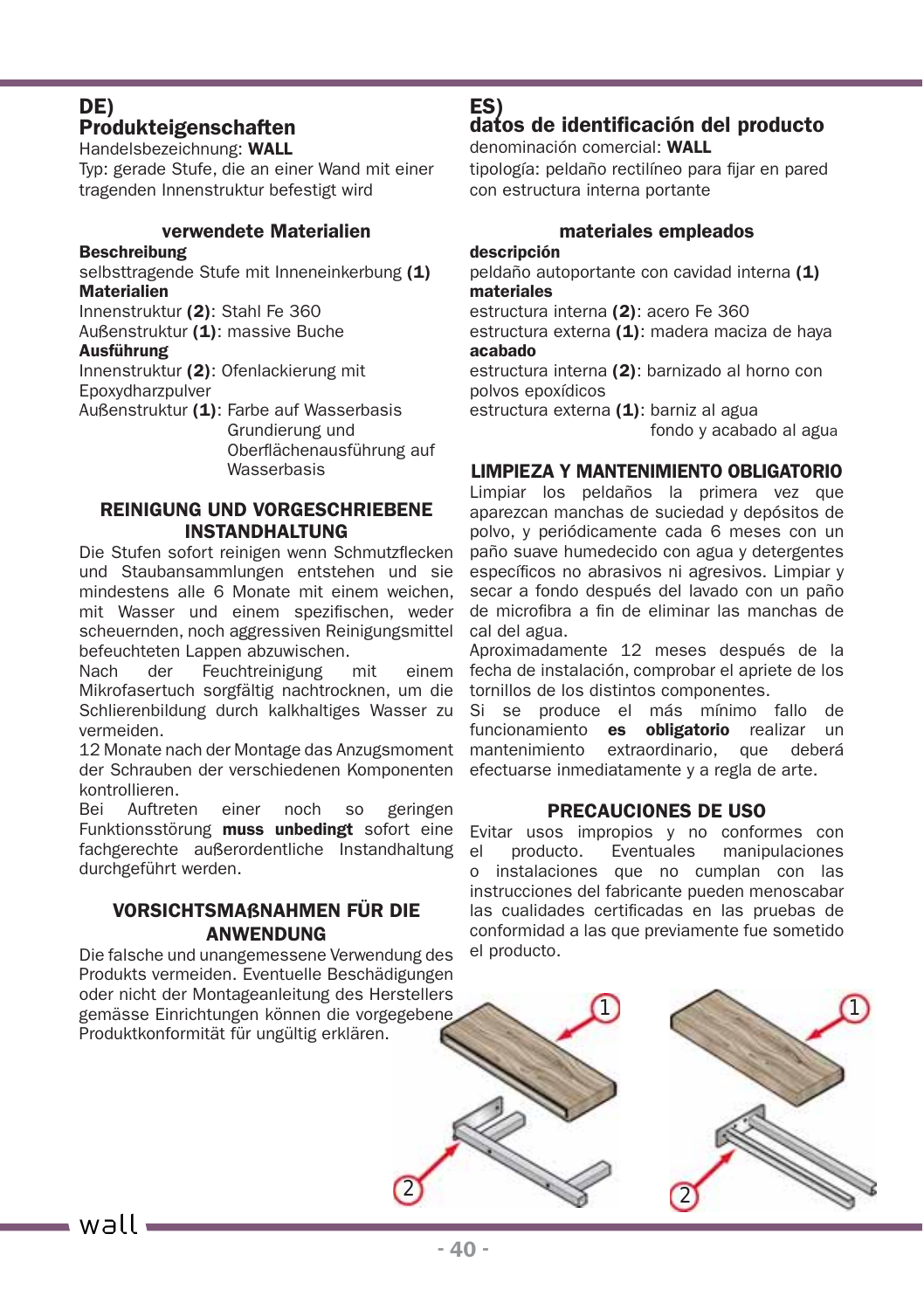# FR)

# données d'identification du produit

denomination commerciale : WALL type: marche rectiligne à fixer au mur avec une structure interne porteuse

# materiaux utilisés

# description

marche autoportante avec rainure interne (1) materiaux

structure interne (2) : acier Fe 360 structure externe (1) : hêtre massif

# finition

structure interne (2) : peinture au fur avec poudres époxy

structure externe (1) : peinture à l'eau fond et finition à l'eau

# NETTOYAGE ET MAINTENANCE OBLIGATOIRE

Nettoyer les marches dès que des taches de saleté ou des dépôts de poussière apparaissent; effectuer également un nettoyage périodique, tous les 6 mois, à l'aide d'un chiffon doux, humecté d'eau et de détergents spécifiques non abrasifs et non agressifs; après lavage, nettoyer et essuyer soigneusement avec un chiffon en microfibre, afin d'éliminer les auréoles provoquées par le calcaire contenu dans l'eau.

Environ 12 mois après la date d'installation, contrôler le serrage des vis des différents composants.

À la moindre défaillance, il est obligatoire d'effectuer immédiatement une maintenance corrective, dans les règles de l'art.

# PRECAUTION D'UTILISATION

Eviter l'utilisation impropre et non conforme au produit. D'éventuelles alterations ou installations non correspondantes aux instructions du producteur peuvent invalider les conformités préetablies du produit.

# NL) identificatie van het product

commerciële benaming: WALL typologie: rechte traptrede die bevestigd wordt aan een dragende binnenmuur

# gebruikte materialen

# beschrijving

zwevende traptrede met interne inkeping (1) materialen interne constructie (2): Fe 360 staal externe constructie (1): massief beuken afwerking interne constructie (2): ovenlak met epoxypoedercoating

externe constructie (1): grondverf op waterbasis en afwerking op waterbasis

# VERPLICHTE REINIGING EN ONDERHOUD

Om de trap te reinigen zodra vlekken van vuil en stof verschijnen, en periodiek ten minste om de 6 maanden met een zacht met water bevochtigd doekje en een speciaal, niet schurend of agressief reinigingsmiddel.

Schoonmaken en hierna goed afdrogen met een microfiber-doekje om kringen door in het water aanwezige kalk te verwijderen.

Ongeveer 12 maanden na de installatiedatum controleren of de verschillende vastgeschroefde onderdelen nog stevig vast zitten. Indien een defect optreedt, is het verplicht om, onmiddellijk en op vakkundige wijze, bijzonder onderhoud uit te voeren.

# VOORZORGSMAATREGELEN

Vermijd onjuist en ongeschikt gebruik van het product. Eventuele handelingen of installaties die niet volgens de aanwijzingen van de producent zijn uitgevoerd, kunnen de vooraf bepaalde conformatie van het product wijzigen.

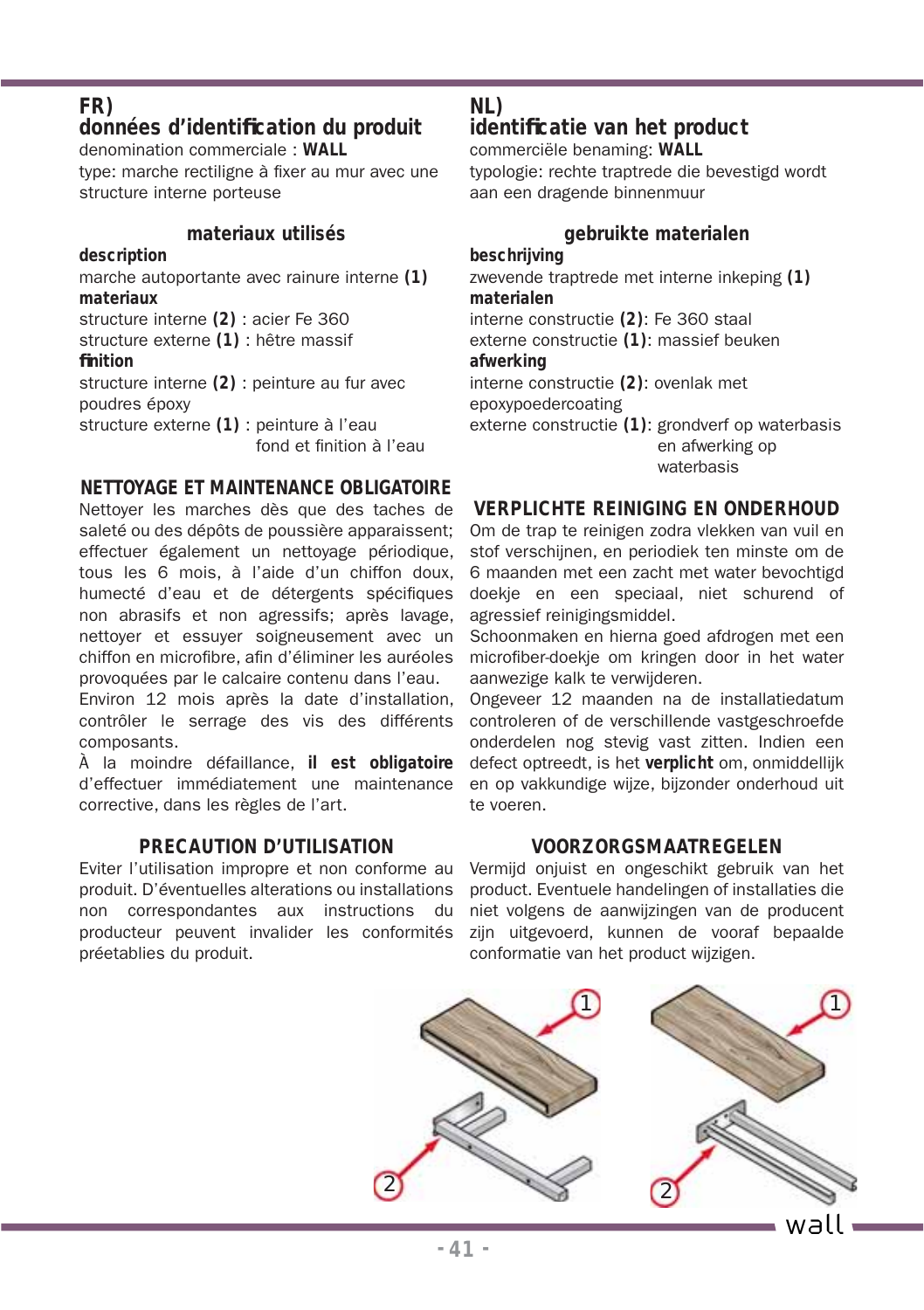# SV) produkt detaljer

varunamn: WALL

typ: rakt trappsteg med inre bärande struktur, som fästs i väggen

# använt material

# beskrivning

självbärande trappsteg med hålighet (1) material

inre struktur (2): stål Fe 360

yttre struktur (1): massiv bok

# ytbehandling

inre struktur (2): ugnslackering med epoxipulver yttre struktur (1): vattenbaserad färg

vattenbaserad primer och ytbehandling

# RENGÖRING OCH OBLIGATORISKT UNDERHÅLL

Rengör trappstegen så snart smutsfläckar eller damm uppstår. Torka regelbundet av trappstegen, minst var 6:e månad, med en mjuk trasa fuktad med vatten och ett milt, särskilt anpassat rengöringsmedel (inga starka polermedel).

Efter rengöringen, torka av noggrant med en mikrofiberduk för att avlägsna alla eventuella kalkränder.

Efter cirka 12 månader efter installationsdatum, kontrollera åtdragningen av skruvar och bultar för de olika delarna.

Vid minsta lilla funktionsfel är det obligatoriskt att genast utföra ett fackmannamässigt underhållsarbete.

# ANVÄNDNINGSFÖRESKRIFTER

Undvik en felaktig eller olämplig användning av produkten. Eventuell manipulering, eller installationer som inte sker enligt tillverkarens anvisningar, kan leda till att de överensstämmelsekrav som har fastställts för produkten inte längre gäller.

# DA) produktets identifikationsdata

handelsbetegnelse: WALL type: lige trin til montering på væg med intern bærende struktur

# brugte materialer

# beskrivelse

selvbærende trin med indvendigt hulrum (1) materialer

intern struktur (2): stål Fe 360 ekstern struktur (1): massiv bøg finish

intern struktur (2): ovnlakering med epoxypulver ekstern struktur (1): vandbaseret farve

> grunder og vandbaseret finish

# OBLIGATORISK RENGØRING OG VEDLIGEHOLDELSE

Rengøre trinnene, når der er tegn på snavs og støv. Rengør dem min. hver 6 måned med en blød fugtig klud, der er fugtet med vand og skånsomt specialrengøringsmiddel, der ikke ridser.

Rengør og tør omhyggeligt efter afvaskningen med en mikrofiberklud for at fjerne mærker, der skyldes kalk i vandet.

Kontrollér fastspændingen af de forskellige deles skruer ca. 12 måneder efter monteringen. Ved den mindste funktionsforstyrrelse skal der straks udføres ekstraordinær vedligeholdelse. Indgrebet skal udføres teknisk korrekt.

# FORHOLDSREGLER VED BRUG

Undgå ukorrekt brug, som produktet ikke er beregnet til. Eventuelle ændringer eller installationer, som ikke stemmer overens med producentens anvisninger, kan påvirke produktets overensstemmelse som fastsat inden brug.

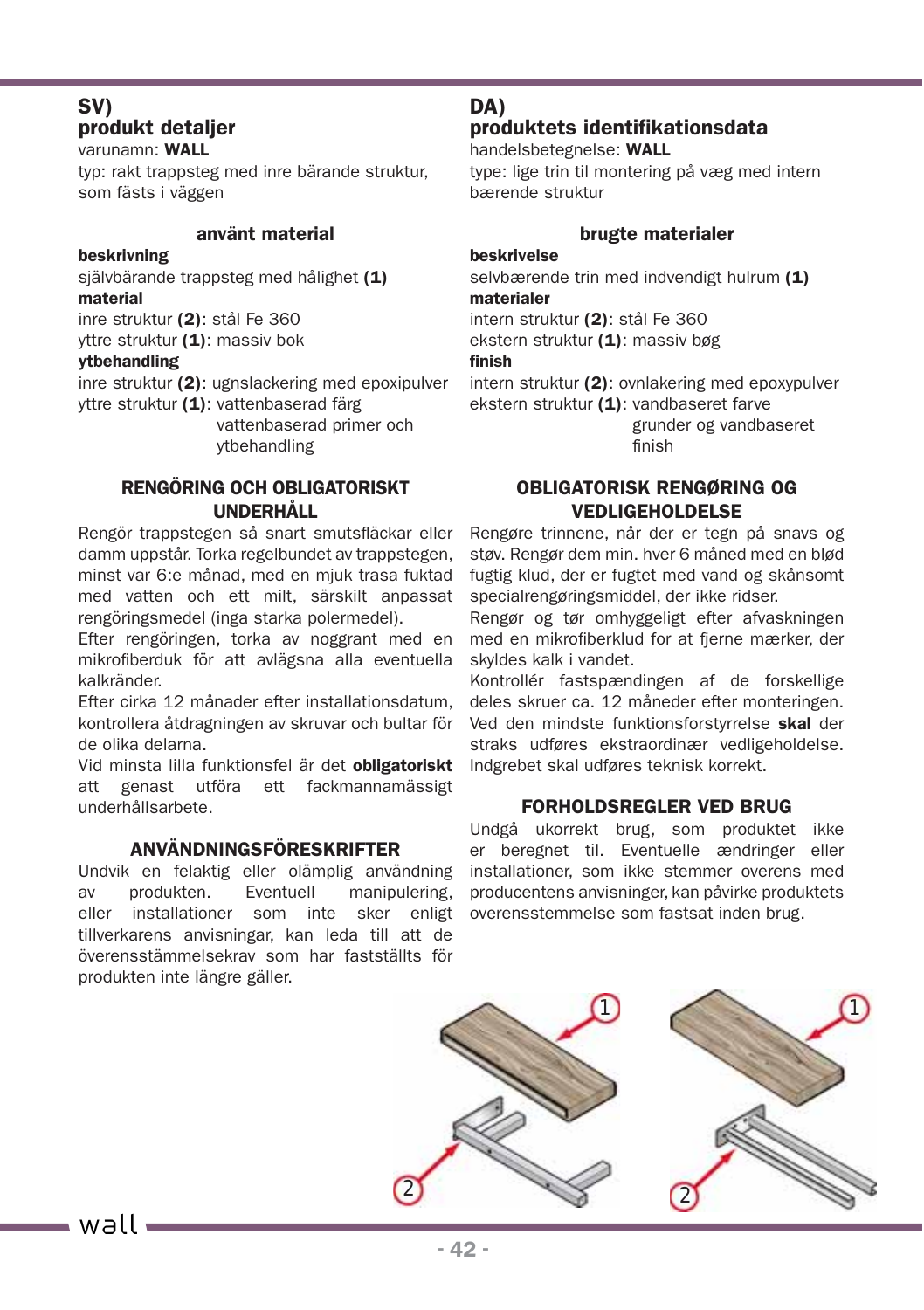# NO)

# produktinformasjon

produktnavn: WALL

karakteristikk: rettlinjet trinn som skal festes til vegg med innvendig bærende struktur

# produksjonsmaterialer

# beskrivelse

selvbærende trinn med innvendig innskjæring (1)

# materialer

innvendig struktur (2): stål Fe 360 utvendig struktur (1): massiv bøk

# finish

innvendig struktur (2): ovnslakkert med epoksypulver

utvendig struktur (1): vannbasert fargestoff vannbasert underlagsstrøk og finnish

# NØDVENDIG RENGJØRING OG VEDLIKEHOLD

Flekker av skitt og støv som samler seg på trinnene bør fjernes med én gang. Vask minst hver 6. måned med en myk klut fuktet med vann og spesielle milde vaskemidler som ikke inneholder slipemidler.

Vask og tørk deretter omhyggelig med en mikrofiberklut slik at flekker av kalkholdig vann fiernes.

Kontrollere de forskjellige delenes bolte- og skruetiltrekking etter ca. 12 måneder.

Ved selv den minste funksjonsfeil er man pliktig til øyeblikkelig å utføre ekstraordinært og fagmessig vedlikehold.

# FORHOLDSREGLER VED BRUK

Unngå uriktig og uegnet bruk av produktet. Eventuelle endringer eller innstalleringer som ikke er i samsvar med produsentens anvisninger, vil kunne medføre at de forhåndsdefinerte produktkonformitetene blir ugyldiggjort.

# FI) tuotteen tunnistetiedot

kauppanimi: WALL

tyyppi: suora askelma, joka kiinnitetään seinään sisäisellä kantavalla rakenteella

# käytetyt materiaalit

# kuvaus

itsekantava askelma sisäuralla (1) materiaalit

sisärakenne (2): teräs Fe 360

ulkorakenne (1): massiivipyökki

# viimeistely

sisärakenne (2): maalaus uunissa epoksijauheilla

ulkorakenne  $(1)$ : vesipohjainen maali vesipohjainen pohjamaali ja viimeistely

# PAKOLLINEN PUHDISTUS JA HUOLTO

Suosittelemme puhdistamaan askelmat heti, kun niille ilmaantuu likatahroja ja pölykerääntymiä, ja säännöllisesti vähintään 6 kuukauden välein pehmeällä, veteen kastetulla rievulla ja sopivalla puhdistusaineella, joka ei ole hankaavaa tai syövyttävää. Puhdista ja kuivaa huolellisesti pesun jälkeen mikrokuituliinalla poistaaksesi vedessä olevan kalkin aiheuttamat tahrat.

Noin 12 kuukauden kuluttua asentamisesta tarkista eri osien ruuvien ja muttereiden kireys. Havaittaessa pieniäkin vikoja on välttämätöntä suorittaa erityiset huoltotoimenpiteet välittömästi ja ammattimaisesti.

# KÄYTÖN VAROTOIMET

Vältä tuotteen sopimatonta käyttöä. Mahdolliset väärinkäytökset tai asennukset, jotka eivät vastaa valmistajan ohjeita, voivat aiheuttaa sen, että tuote ei vastaa sen ilmoitettuja ominaisuuksia.